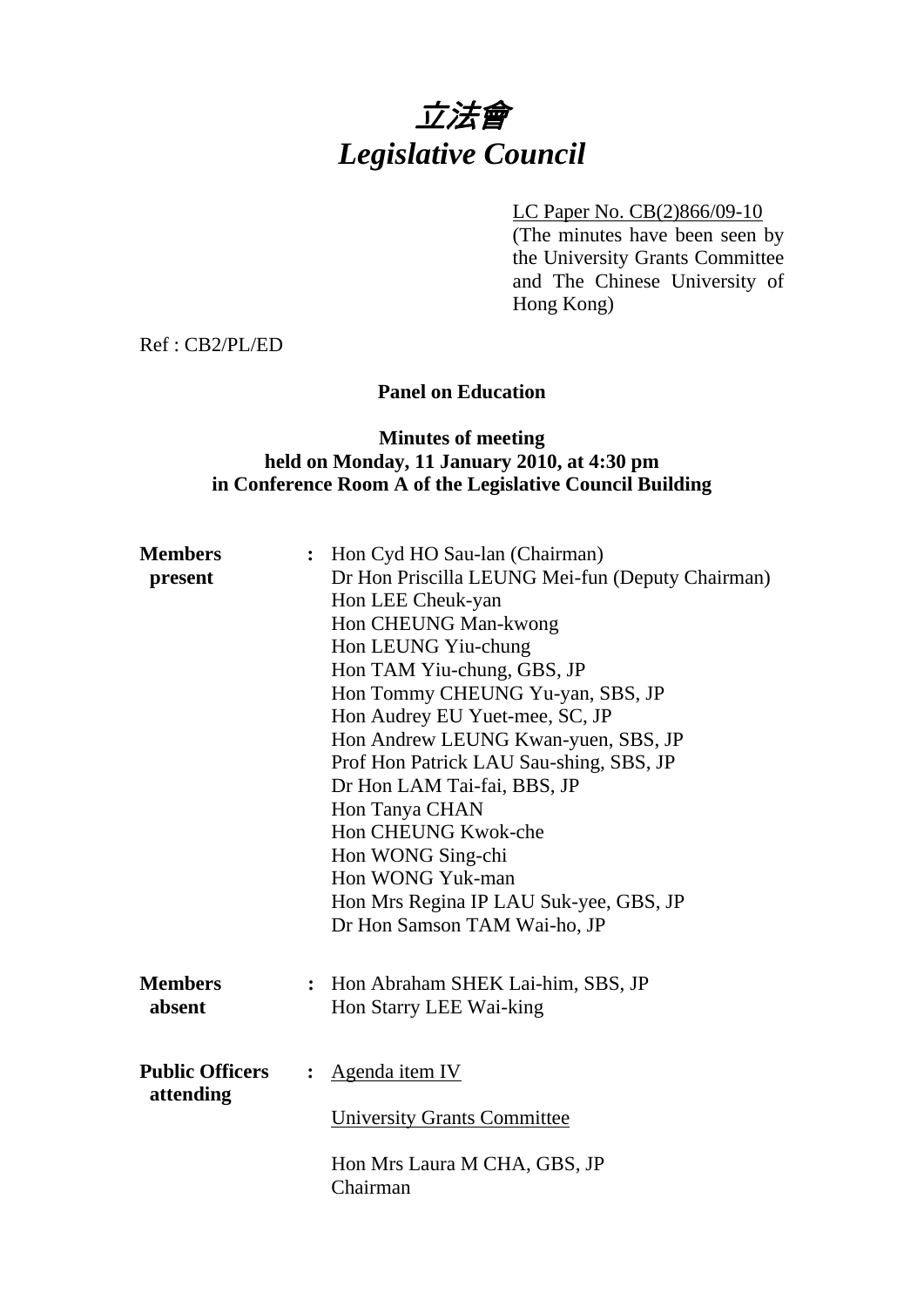#### Mr Michael V Stone, JP Secretary-General

**invitation**

Attendance by : Agenda item V

The Chinese University of Hong Kong

Professor Michael K M HUI Pro-Vice-Chancellor

Mr Eric S P NG Registrar

Mr Jacob LEUNG Secretary of the University

The Teachers' Association of The Chinese University of Hong Kong

Professor WONG Chong-kim Chairman

Professor WONG Chi-sum Treasurer

The Chinese University of Hong Kong Employees General Union

Miss Emily NG Hiu-chun President

Dr Jane CHEUNG Mei-chun Representative of CU Instructors

The Student Union of The Chinese University of Hong Kong

Mr LIN Chiu-fai President

Student Union of Chung Chi College, The Chinese University of Hong Kong

Miss Annie CHUNG Lee-kwan President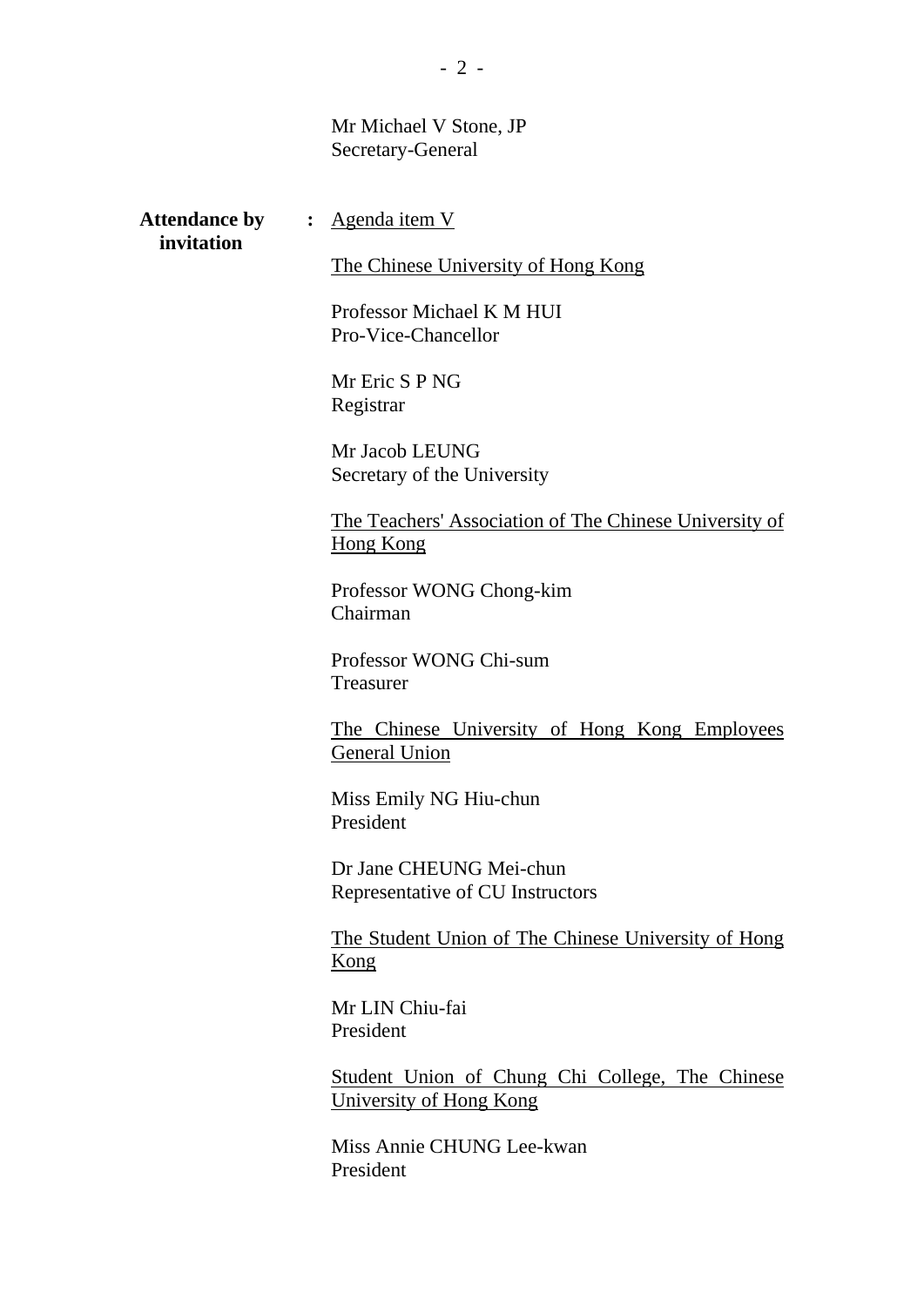|                               | Miss NG Pak-chi<br>Internal Vice-President Designate   |
|-------------------------------|--------------------------------------------------------|
| <b>Clerk</b> in<br>attendance | : Miss Odelia LEUNG<br>Chief Council Secretary (2)6    |
| <b>Staff</b> in<br>attendance | $:$ Mr Kelvin LEE<br>Assistant Legal Adviser 1         |
|                               | Ms Judy TING<br>Senior Council Secretary (2)7 (Acting) |
|                               | Miss Jenny LEE<br>Legislative Assistant (2)6 (Acting)  |

# **I. Confirmation of minutes**

Action

[LC Paper No. CB(2)663/09-10]

The minutes of the meeting held on 14 December 2009 were confirmed.

## **II. Information paper(s) issued since the last meeting**

- 2. Members noted the following papers issued since the last meeting
	- (a) a letter from the Secretary for Education dated 29 December 2009 about the Final Report of the Study on Small Class Teaching [LC Paper No. CB(2)645/09-10(01)]; and
	- (b) a referral dated 24 December 2009 from the Complaints Division concerning a request from 葵涌邨基層關注組 for review on policies of student financial assistance [LC Paper No. CB(2)648/09-10(01)].

3. Regarding (a), the Chairman said that the Education Bureau (EDB) had verbally advised the Secretariat that as it had signed an agreement with the consultant commissioned to carry out the study which provided for intellectual property protection, the full Final Report of the Study on Small Class Teaching (the Report) could not be uploaded onto the EDB homepage for public viewing.

4. Ms Audrey EU said that the Administration had originally planned to complete the study before deciding whether to implement small class teaching. Subsequently the Administration had changed its plan and implemented small class teaching in public sector primary schools by phases starting from Primary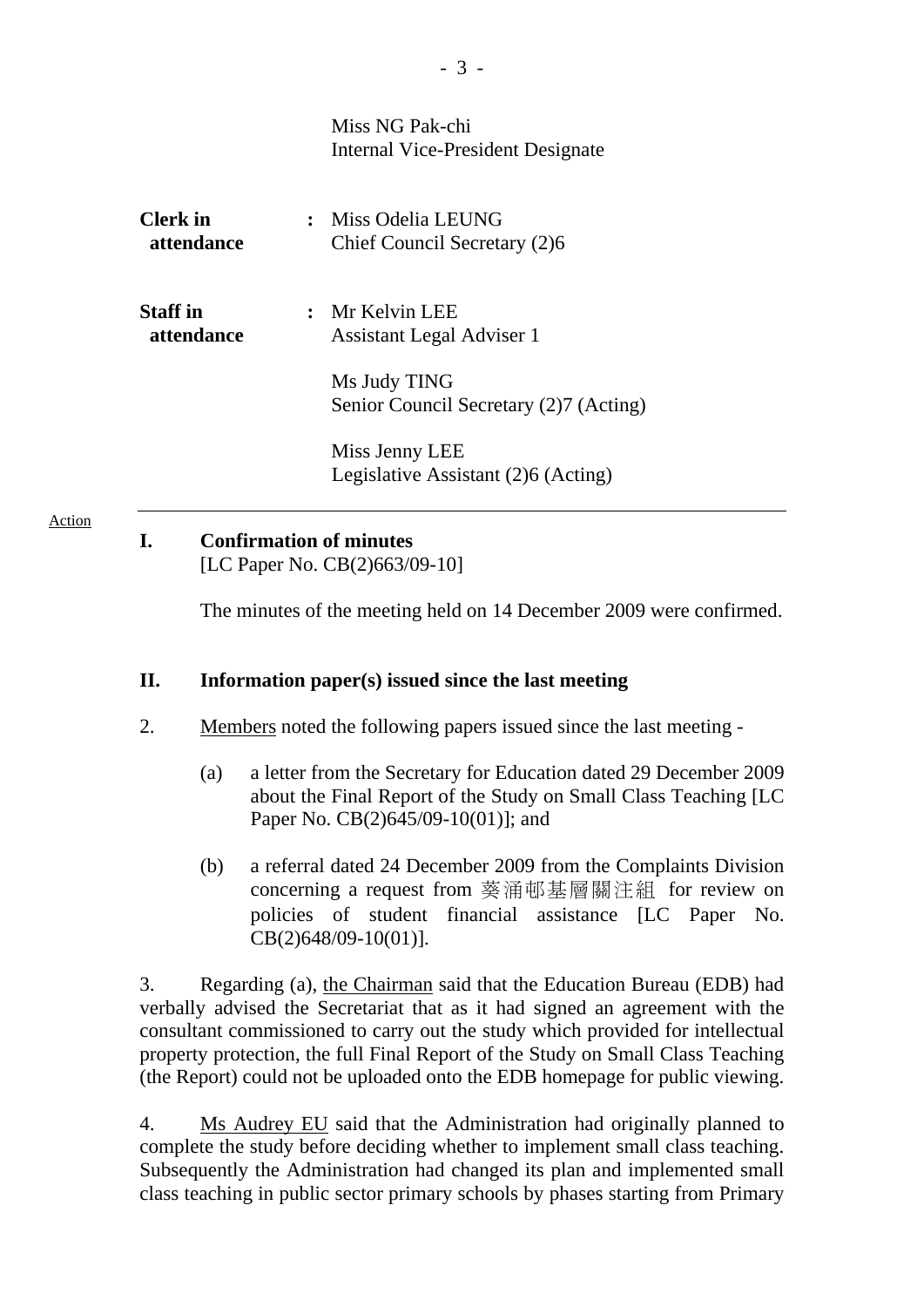one in the 2009-2010 school year. She pointed out that she and many persons in the education sector who had been studying the subject would like to have a copy of the full Report. She was concerned on whether it was in order to make copies of the full Report.

5. The Chairman said that as the study was funded by public resources, members of the public should be entitled to access to its findings. She suggested and members agreed that clarification should be sought from EDB on whether an agreement had been signed with the consultant which provided that the full Report could not be uploaded onto the Internet. Ms Audrey EU indicated that if the full Report could not be copied for public reference, she would follow up the matter with the Administration.

6. As regards (b), the Chairman said that the subject of prices of school textbooks and development of electronic learning resources had been scheduled for discussion at the next regular meeting of the Panel to be held on 8 February 2010, and discussion would include the provision of Internet access service fee for needy students.

# **III. Items for discussion at the next meeting**

[Appendices I and II to LC Paper No. CB(2)665/09-10]

7. The Chairman said that members had agreed at the meeting on 14 December 2009 that only representative organizations of each category of stakeholders should be invited to give views on the subject of prices of school textbooks and development of electronic learning resources. Members had then opined that as the various organizations of each category of stakeholders held similar views on the subject, the Panel should adopt a more efficient approach to receive views by inviting one or two representative organizations of each category. In this connection, the Secretariat, after making reference to the list of the 14 deputations which had attended the meeting on 11 May 2009 to give views on the subject, had drawn up a list of the proposed seven representative organizations to be invited to the next meeting. She referred members to the two lists which were tabled at the meeting.

8. Ms Audrey EU sought clarification on whether, apart from the proposed seven representative organizations, other organizations could also request to attend the meeting to give views. She considered it necessary for the Panel to agree on the proposed arrangement.

9. In reply, the Chairman said that other concern organizations could express their views by way of submissions. In her view, political parties should not be invited as they already had representatives sitting on the Legislative Council (LegCo). The proposed arrangement would enable more in-depth exchange of views between members and the representative organizations of the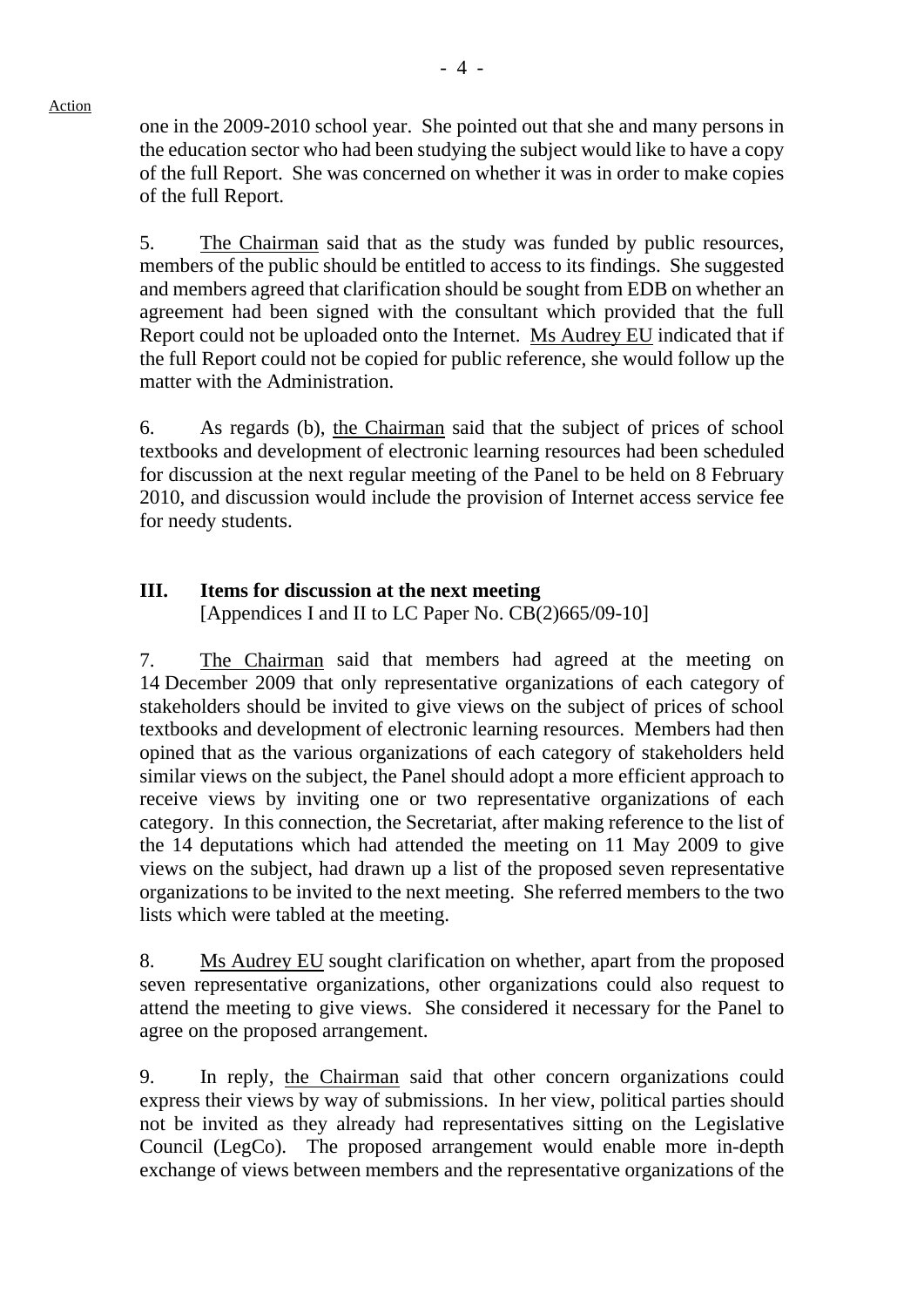various categories. The Chairman invited members to consider whether the organizations proposed to be invited were representatives of their categories and whether the categories were exhaustive.

10. Mr CHEUNG Man-kwong shared the view that political parties should not be invited. He expressed support for the proposed arrangement of inviting only representative organizations of each category to give views because some categories, such as textbook publishers, had a large number of organizations and many of them held similar views. He considered the proposed list agreeable.

11. While agreeing to the proposed arrangement, Mr Tommy CHEUNG sought clarification on whether other organizations could also request to attend the meeting or whether they could only express their views by way of submissions. He considered it necessary to make clear the stance of the Panel to avoid complaints.

12. Mr CHEUNG Man-kwong said that the seven organizations proposed to be invited already represented their respective categories. He suggested that the Chairman and the Deputy Chairman be given the discretion to decide whether to accede to requests of other organizations to attend the meeting. The Chairman and the Deputy Chairman should consider whether the organization making the request had been covered by the invited organizations.

13. Dr Priscilla LEUNG supported Mr CHEUNG Man-kwong's suggestion to give her and the Chairman discretion to handle the requests of other organizations, if any, to attend the meeting. In her view, the number of other organizations requesting to attend the meeting should not be large.

14. The Chairman concluded that only the proposed seven organizations would be invited to attend the next meeting, and should requests of other organizations to attend the meeting be received, the Panel would consider whether a further meeting to receive views was necessary. Members agreed to the arrangement.

15. The Chairman suggested that in addition to the discussion item on prices of school textbooks and development of electronic learning resources, the Panel might consider discussing the Report at the next regular meeting.

16. Mr Tommy CHEUNG said that he could not attend the next regular meeting as he would be out of town. He was concerned whether members would have adequate time for thorough discussion on the subject of prices of school textbooks and development of electronic learning resources if another discussion item was to be added to the agenda.

17. While not objecting to discussing the Report at the next regular meeting, Ms Audrey EU did not see the urgency. She said that as the Report involved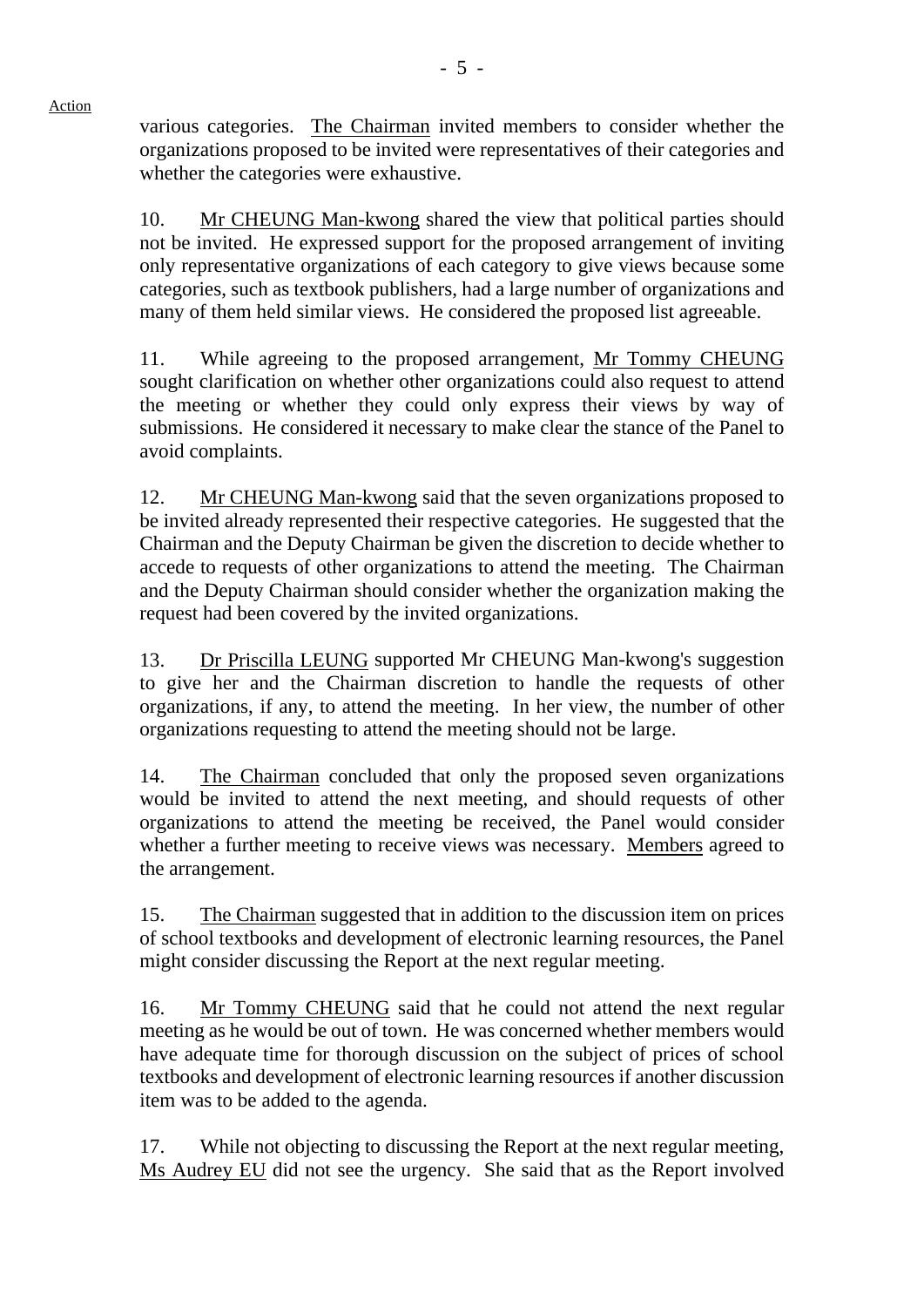technical issues, the Panel should invite deputations to give views. She was concerned whether there would be adequate time to receive views of deputations on two subject matters at the next regular meeting.

18. Mr LEUNG Yiu-chung also considered it important to have in-depth discussion with the invited deputations on the prices of school textbooks and electronic learning resources. He added that small class teaching was a complex subject which would require time for thorough discussion.

19. Having regard to members' views, the Chairman concluded that there would be one discussion item only, i.e. prices of school textbooks and development of electronic learning resources, for the next regular meeting.

## **IV. Briefing on the work of the University Grants Committee** [LC Paper Nos. CB(2)665/09-10(01) and (02)]

20. Members noted the background brief entitled "Role and functions of the University Grants Committee" prepared by the LegCo Secretariat.

# Briefing by the University Grants Committee (UGC)

21. At the invitation of the Chairman, the Chairman of UGC, (Chairman/UGC) briefed members on the work of the UGC as detailed in its paper. She provided supplementary information on measures to enhance the transparency and operation of the UGC, internationalization of the higher education sector and the Higher Education Review as set out in the ensuing paragraphs.

## *Transparency of the UGC*

22. Chairman/UGC said that the UGC had taken note of the motion passed at the Council meeting on 18 March 2009 urging the Administration to comprehensively review its role and functions. The UGC took the views of Members seriously. While acknowledging that there was room for improvement in the work and operation of the UGC, Chairman/UGC considered that some criticism might be due to misunderstanding on the role and functions of the UGC. Since taking up of the chairmanship of the UGC in April 2007, she had been endeavoring to improve the work and operation of the UGC. She elaborated that she had visited the eight UGC-funded institutions immediately following her assumption of duties, and communicated with the management with a view to better understanding their main concerns. In 2008, she had held briefings with the teaching staff and students of the institutions. In 2009, she had met with the Senate members of the institutions to obtain their views, in particular on the review of higher education. Furthermore, the UGC held regular meetings with the Heads and Council Chairmen of the institutions.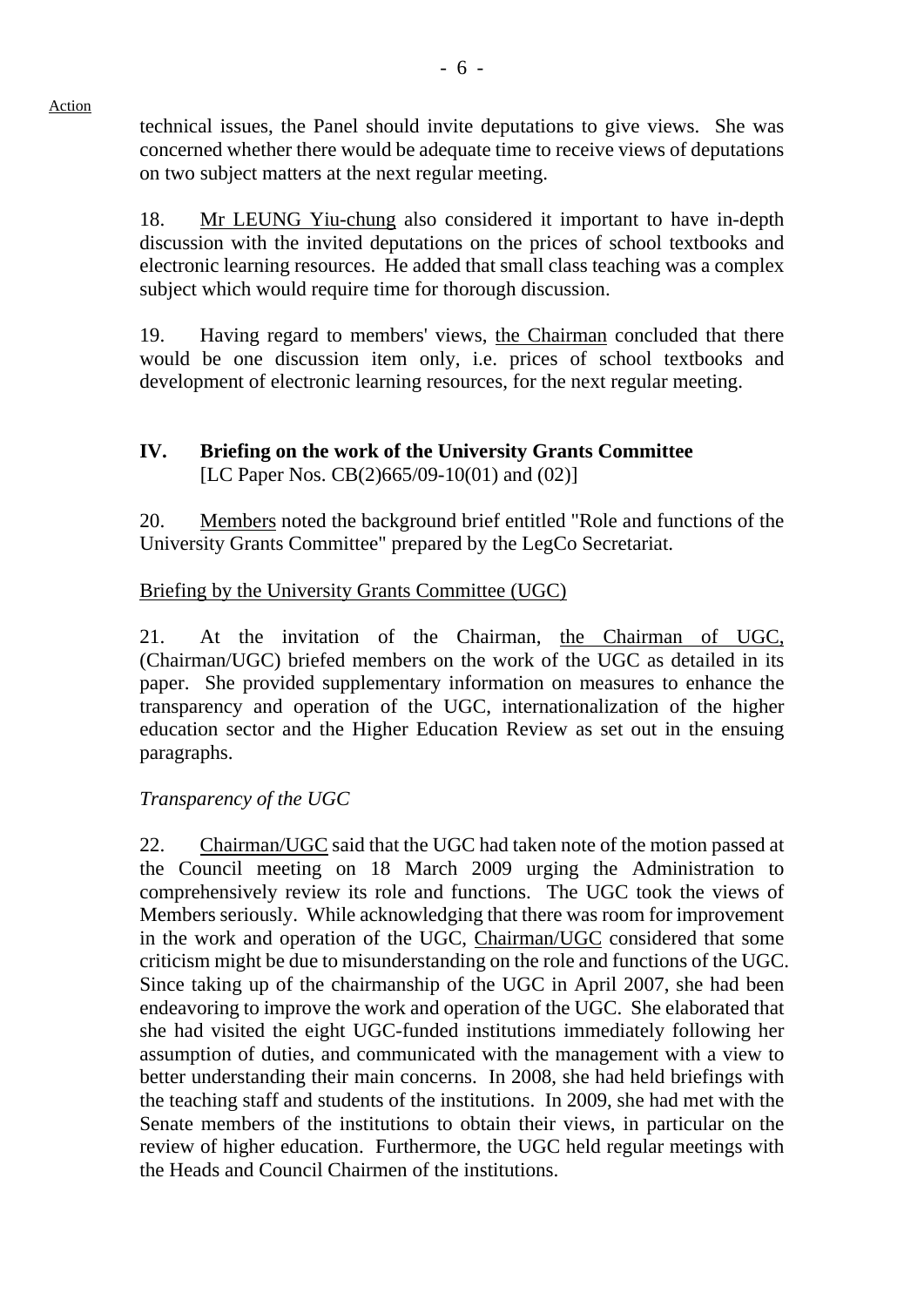23. As regards communication with students, Chairman/UGC said that since 2004, the UGC had held yearly meetings with students to facilitate members of the UGC, in particular the overseas members, to understand their concerns. The UGC also strived to improve the manner of convening such meetings so as to encourage students to freely express their views.

24. Chairman/UGC further informed that the UGC normally held three rounds of meetings each year, and she convened media briefings after each meeting to report on the discussed items. She added that issues of public concerns and the issues discussed by the UGC with the institutions were uploaded onto the UGC website under the section of "Frequently asked questions". The general public could also make use of the "Higher education forum" in the UGC website to express their views on higher education. Chairman/UGC further said that the UGC released Facts and Figures annually in the past. With effect from 2009, such statistics and additional information would be compiled in the form of an annual report. The first annual report would be released in mid-2010 which would include the work of the UGC in the preceding year.

# *Operation of the UGC*

25. Chairman/UGC pointed out that the UGC noted the concern about its complicated procedures and micro-management. She explained that some procedures could not be streamlined because they were required by the Administration, such as those relating to the funding arrangements for institutions. With a view to improving the operation of the UGC, she had invited the Vice-Chancellor of each institution to recommend two areas which they would like the UGC to improve most. Most of these recommendations had been accepted by the UGC.

26. Chairman/UGC also apprised that before the passage of the motion by LegCo on 18 March 2009, the UGC had already embarked on reviewing its Notes on Procedures, which governed the UGC's relationship with the Administration and the institutions and set out the major operational/procedural elements of the interplay between the three. The review recommended streamlining some long-established procedures, including reducing the administrative vetting and approval procedures on the part of the UGC Secretariat. The resources thus saved could be allocated to strategic planning and addressing the concerns of the institutions. Chairman/UGC stressed that the streamlining would not diminish the public accountability of the UGC and the institutions. Subject to the agreement of the Administration, the streamlined Notes on Procedures would take effect.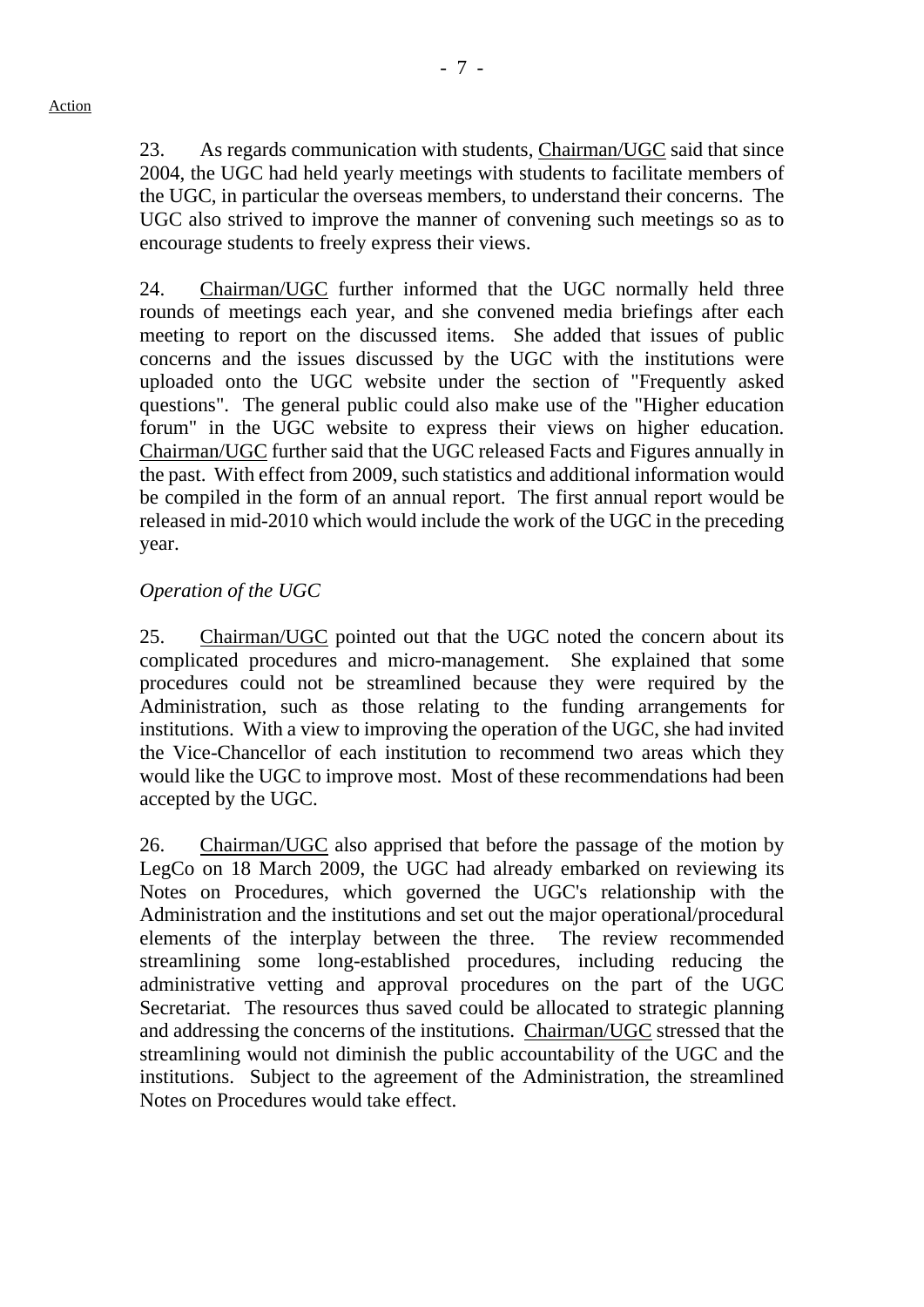*Internationalization of the higher education sector*

27. Chairman/UGC said that the UGC noted the various concerns of members on internationalization of the higher education sector including the impact on local students' opportunities for university education. The UGC was of the view that the graduates of Hong Kong should be globally competitive. They should have an international outlook and ability to understand and work with people from different cultures and background in both local and overseas environment. Chairman/UGC stressed that admission of non-local students was only one of the components of internationalization of the higher education sector. Other elements, such as the teaching staff complement of the institutions and the curriculum, also had a bearing. Although the institutions were allowed to admit non-local students up to 20% of their approved student number targets, the quota had not been reached. Of the 20% quota, only 4% took up the 14 500 publicly-funded first-year-first-degree places, and the remaining 16% were enrolled through over-enrollment.

28. Chairman/UGC recognized that the shortfall of hostels for both local and non-local students had been a major concern. She advised that the UGC was liaising with the Administration with a view to identifying more sites for hostels, and it was pursuing the proposal of "joint hostels" for shared use by institutions. The UGC would continue to work with the Administration and the institutions to resolve the shortage problem.

## *Higher Education Review 2010*

29. Lastly, Chairman/UGC reported that the review of the higher education was in full swing. The Review Group had met with various stakeholders in the last few months. Two open discussion sessions had been held for the purpose, and another round of discussion with the UGC-funded institutions would be conducted in April 2010. The UGC aimed to submit a report on the review to the Administration by the end of 2010.

#### Grievance procedures of the institutions

30. Referring to paragraph 34 of the UGC's paper, Mr CHEUNG Man-kwong enquired about the outcome of the UGC meeting with the institutions on 8 January 2010 concerning the grievance procedures of institutions. He asked whether any consideration had been given to the feasibility of involving external members in handling complaints and whether such feasibility would be regarded as institutional autonomy.

31. Chairman/UGC responded that the UGC had been encouraging the institutions to improve their grievance redress mechanisms. In September 2009, the UGC had taken forward its research of the practices of reputable overseas institutions. The UGC had drawn up the "best practice" guidelines for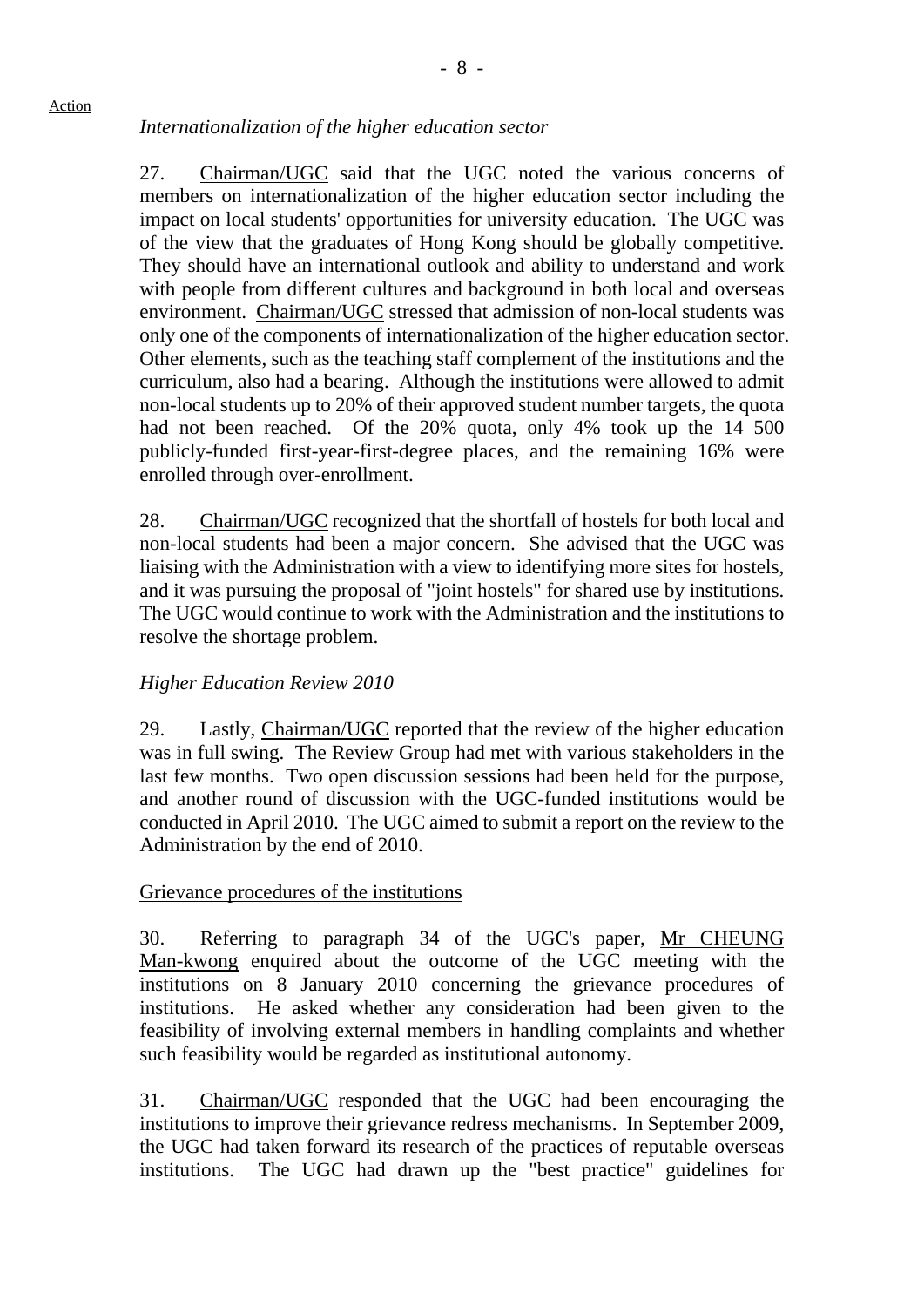UGC

consideration by the institutions. One of the major suggestions was to include external members in handling complaints at the final level of appeal to enhance the independence of the grievance procedures.

32. Following up Mr CHEUNG Man-kwong's question, Ms Audrey EU asked whether the institutions had agreed to the best practice proposed by the UGC, including inviting external independent members to handle the final level of appeal. Chairman/UGC said she had not had the chance to discuss with the institutions as the UGC meeting was only held on 8 January 2010. The Chairman requested and Chairman/UGC agreed to provide written information in this regard to the Panel.

Education services and internationalization

33. Mr CHEUNG Man-kwong said that the shortage of hostels for non-local students would be exacerbated following the implementation of the four-year undergraduate programmes in 2012. He noted that joint hostels were not welcomed by residents in the districts. He pointed out that as more and more hostels were located outside the campuses and far away from the institutions, it was doubtful whether the value of hostel life could still be maintained.

34. Chairman/UGC said that owing to the scarcity of land in Hong Kong, it was inevitable that some hostels were located outside the campuses of the institutions. The UGC had been liaising with the Administration with a view to identifying more sites for hostels. She was of the view that joint hostels would facilitate exchanges among students from different universities and were popular in other jurisdictions. She noted that some district councils did not welcome the construction of hostels in their districts. The UGC had been assisting the institutions to convince the district councils. She would welcome Members' help in this too. To enhance the acceptance of the construction of hostels by district councils, it was suggested that the facilities in the hostels could be made available for use by local residents.

35. With regard to the Hong Kong PhD Fellowship Scheme as mentioned in paragraph 9 of the UGC's paper, Mr CHEUNG Man-kwong questioned whether the Scheme actually helped enhance internationalization of the higher education sector as almost half of the applicants were from Mainland China and about 15% from Pakistan and India.

36. Chairman/UGC acknowledged that Mainland students made up the majority of the applications for the Hong Kong PhD Fellowship Scheme and the applications from Hong Kong students were few. She attributed this to the relatively few number of Hong Kong students pursuing PhD study historically. She pointed out that although Hong Kong was renowned as a developed city, its tertiary institutions were not widely recognized. As the Scheme was only at its early stage of launch, it was hoped that in about five years' time, local institutions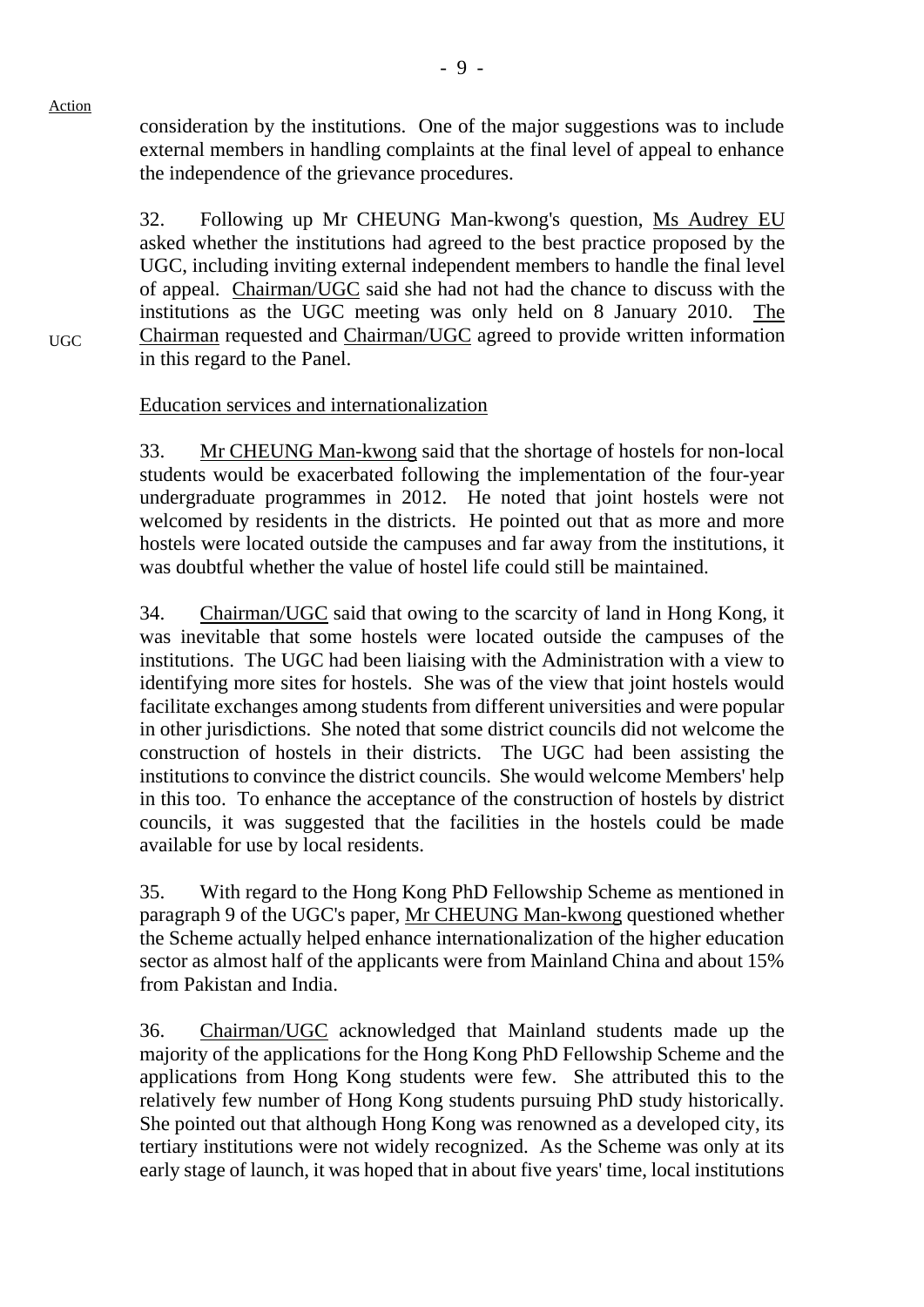could build up and make known their reputations worldwide in order to attract students of different ethnic backgrounds. She also assured members that the research postgraduate places under the Scheme would not necessarily be fully allocated should applicants not meet the prescribed requirements.

37. Mrs Regina IP was doubtful whether internationalization of the higher education sector could be achieved as shown in the ethnic backgrounds of the students applying for Hong Kong PhD Fellowship Scheme. She highlighted the concern of many local students that internationalization of the higher education sector would exacerbate the problem of hostel shortage. She was given to understand that many local students living far away from the institutions were offered hostel places for only a short period of time, say one term, during the three-year study. She pointed out that many non-local students, especially those from the Mainland, were offered scholarship to pursue tertiary study in Hong Kong. They were devoted to their study and spent little time communicating with other students. She considered that cultural exchanges did not come along with internationalization of the higher education sector. She sought information on the number of non-local students pursuing undergraduate programmes in Hong Kong.

38. Chairman/UGC shared the view of Mrs Regina IP that the shortfall of hostels was a major concern. The UGC acknowledged that the need of local student for hostel places should be addressed. She said that apart from attracting non-local students to study in Hong Kong, sending local students to attend overseas exchange programmes was another means to achieve internalization of the higher education sector. In order to broaden the horizon of local students, the UGC had been encouraging the institutions to provide opportunities for each local student to study in an overseas institution for at least one term.

39. Mrs Regina IP said that tertiary education in Hong Kong referred mainly to university education. In the United States (US), a three-tier system was adopted under which universities, state colleges, and community colleges provided tertiary education. The tuition fees for study in community colleges were low and the percentage of their students furthering study in universities was high. She sought the view of the UGC on the direction of developing tertiary education and whether a two-tier tertiary education system in Hong Kong would be considered, putting aside resources consideration.

40. Chairman/UGC said that the public expenditure on higher education was already high. Currently, most of the sub-degree programmes were self-financing. The Administration helped sub-degree students meet their academic expenses by providing them with grants and/or loans. While noting the merits of the three-tier tertiary education in the US, the UGC, at the present stage, did not have a firm view on the suitability of two-tier tertiary education in Hong Kong.

41. Professor Patrick LAU said that he looked forward to the report of the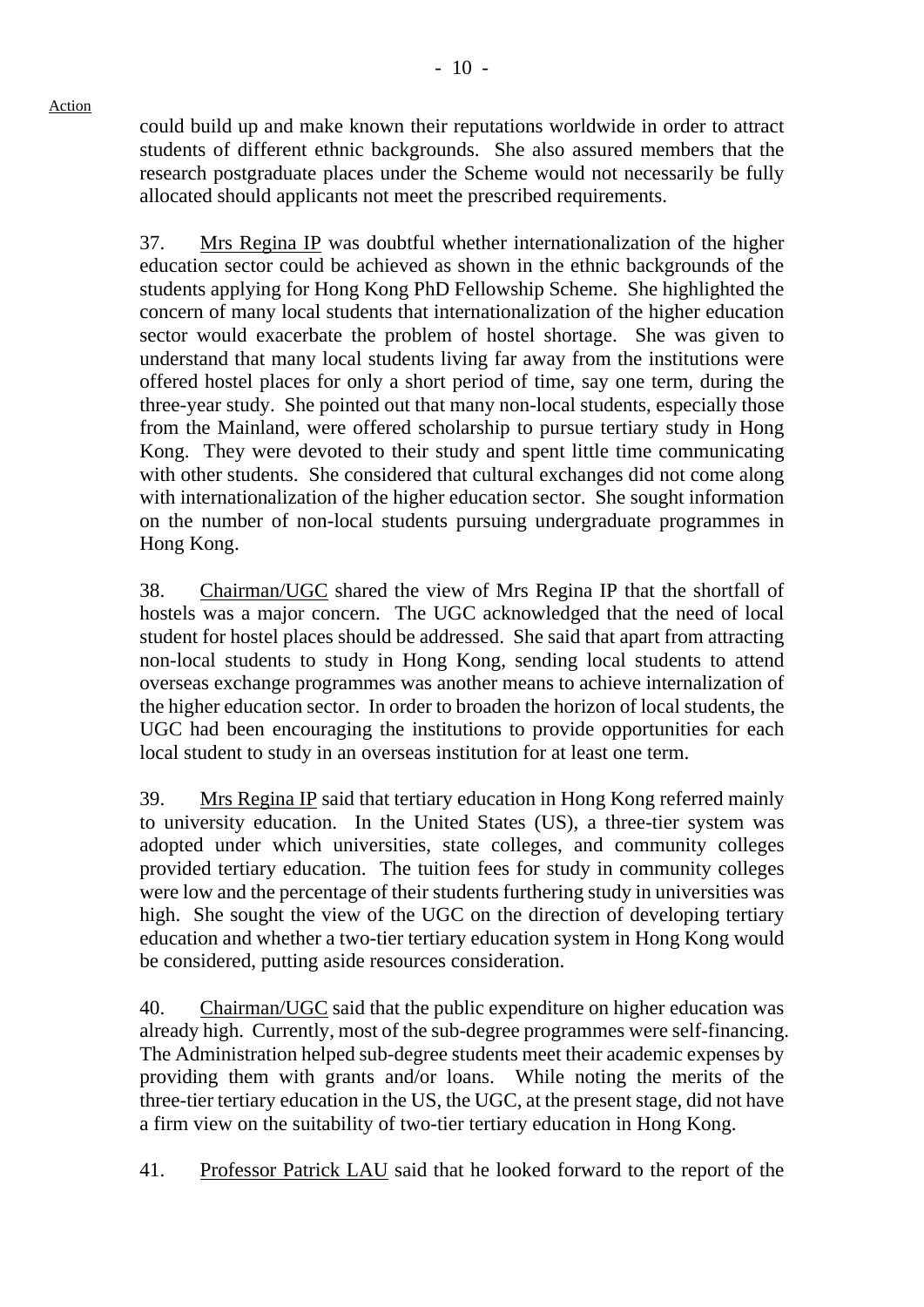Higher Education Review 2010. To help sub-degree holders to gain access to university education, he enquired whether the UGC had explored the need to increase the publicly-funded degree places. Chairman/UGC responded that sub-degree education was not under the purview of the UGC. The UGC had also been urging the Administration to increase the publicly-funded first-year-first-degree places.

42. Ms Audrey EU sought the view of the UGC on role differentiation among institutions as recommended in the Sutherland Report. The Report suggested that each institution should contribute to building Hong Kong as a regional education hub in its own areas of strength and aspire to be the top in the region. Ms EU further asked whether the Administration had consulted the UGC in the planning of education services. In her view, the policy lacked concrete proposals.

43. Chairman/UGC said that role differentiation among institutions had been implemented for some time. In the UGC's view, while it was desirable for each institution to strive to improve its own area of strength and aspire to be the top in the region, it might not be the most effective way of using public resources. Moreover, it would not be easy for the institutions to renegotiate on their respective roles at this stage. There was a difficult balance here and the UGC would aim to assist institutions to improve their existing operation. This was one of the areas to be covered in the Higher Education Review 2010.

44. Chairman/UGC further confirmed that the Administration had not consulted the UGC on the development of education services but the Task Force on Economic Challenges had discussed with the UGC once about the matter. The UGC had not undertaken any research on the development of education services.

# Improving the operation of the UGC

45. Professor Patrick LAU sought information on the two recommended areas put forward by each institution for improving the operation of the UGC as well as the areas for streamlining the Notes on Procedures of the UGC.

46. Chairman/UGC replied that most of the suggestions for improving the operation of the UGC put forward by the institutions had been accepted by the UGC. These included allowing institutions autonomy to set the various levels of tuition fees (which they already had). Some institutions had also suggested that staff members of different UGC-funded institutions be appointed as members of the UGC. She explained that three members of the UGC had become staff members of an institution because of their change of job. She stressed that all UGC members were appointed in their personal capacities and did not represent any institutions. She could not divulge the details of the streamlined Notes on Procedures as the Administration had yet to approve them. She added that the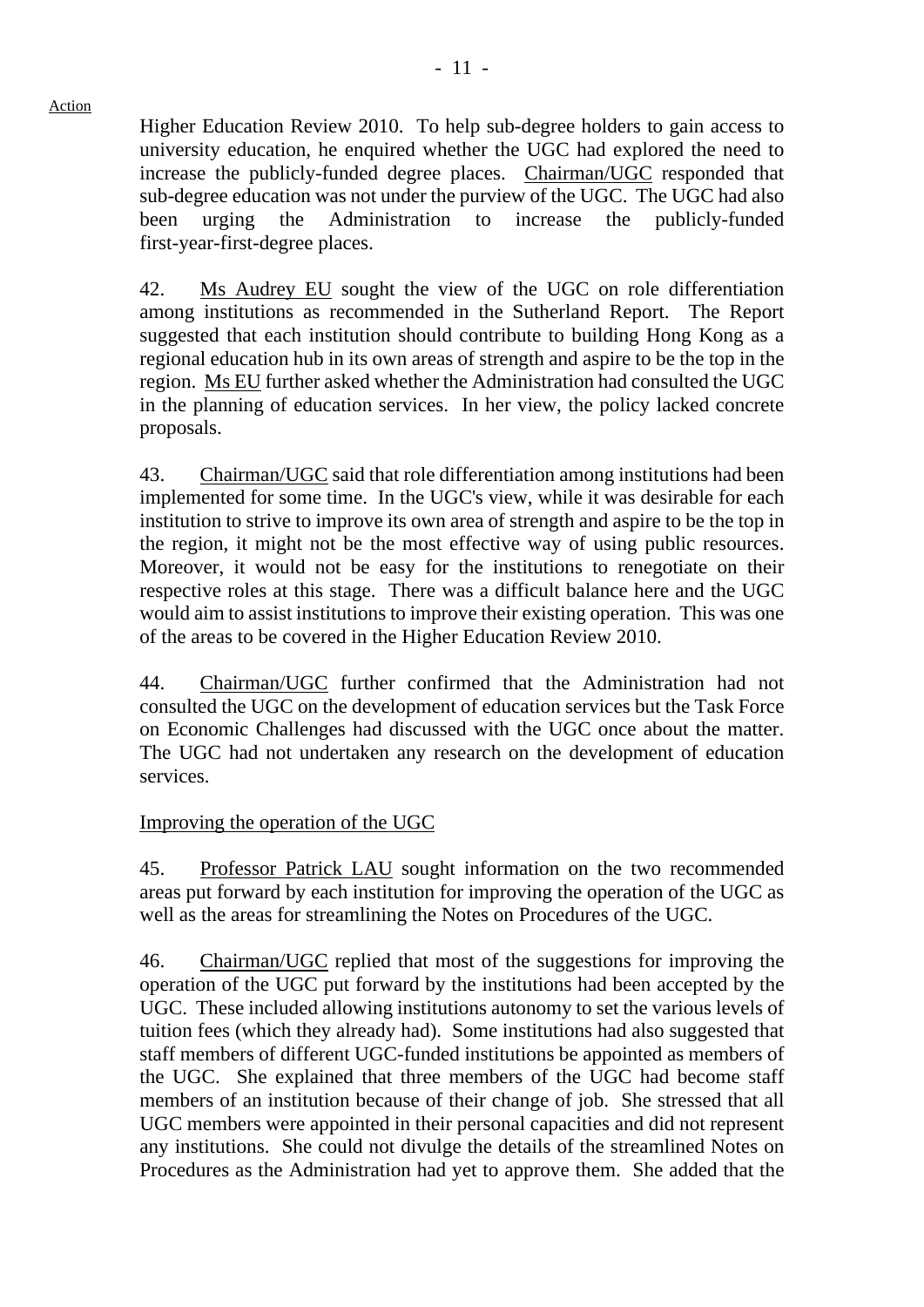UGC had already streamlined the approval procedures for some funding applications.

47. Dr Priscilla LEUNG was given to understand that the Research Grant Council (RGC) under the UGC had given preference to science disciplines than arts disciplines when considering research proposals. Chairman/UGC replied that the RGC had received more research proposals falling within the science disciplines. The members of the RGC were of diverse background and did not have preference for any particular disciplines. Chairman/UGC agreed to provide written information in this regard to the Panel.

48. The Chairman was concerned about the quality of programmes offered by private universities. Noting that the Quality Assurance Council (QAC) under the UGC was responsible for assuring the quality of the UGC-funded institutions' educational provision (however funded) at first-degree level and above, she sought written information on whether QAC would be responsible for assessing and ensuring the quality of the programmes of private universities. Chairman/UGC undertook to provide written information.

49. The Chairman thanked Chairman/UGC and the Secretary General of UGC for attending the meeting.

**V. The Chinese University of Hong Kong (Amendment) Statutes 2010**  [LC Paper Nos. CB(2)665/09-10(03) and (04), LS37/09-10, CB(2)712/09-10(01) and (02)]

50. Members noted the background brief entitled "The Chinese University of Hong Kong (Amendment) Statutes 2009" prepared by the LegCo Secretariat.

## Briefing by The Chinese University of Hong Kong

51. At the invitation of the Chairman, Professor Michael HUI, Pro-Vice-Chancellor of The Chinese University of Hong Kong (CUHK), said that CUHK had taken note of the views expressed by members on the proposed definition of "teacher" in the 2009 Amendment Statutes and student representation in the reorganized Senate at the Panel meeting on 9 November 2009. CUHK had all along acknowledged that instructors were its teachers, as shown in their receipt of the Exemplary Teaching Awards in the past. To address the concern of instructors, an Ad Hoc Working Group had been set up to conduct consultation with the relevant staff including the instructors, Department Heads and Faculty Deans. The Working Group would make reference to the experiences of local and overseas jurisdictions. It would then submit its report to the Vice-Chancellor for further action. To allow sufficient time for the Working Group to complete its tasks, CUHK's Council had decided to remove the part related to the statutory definition of "teacher" from The

UGC

UGC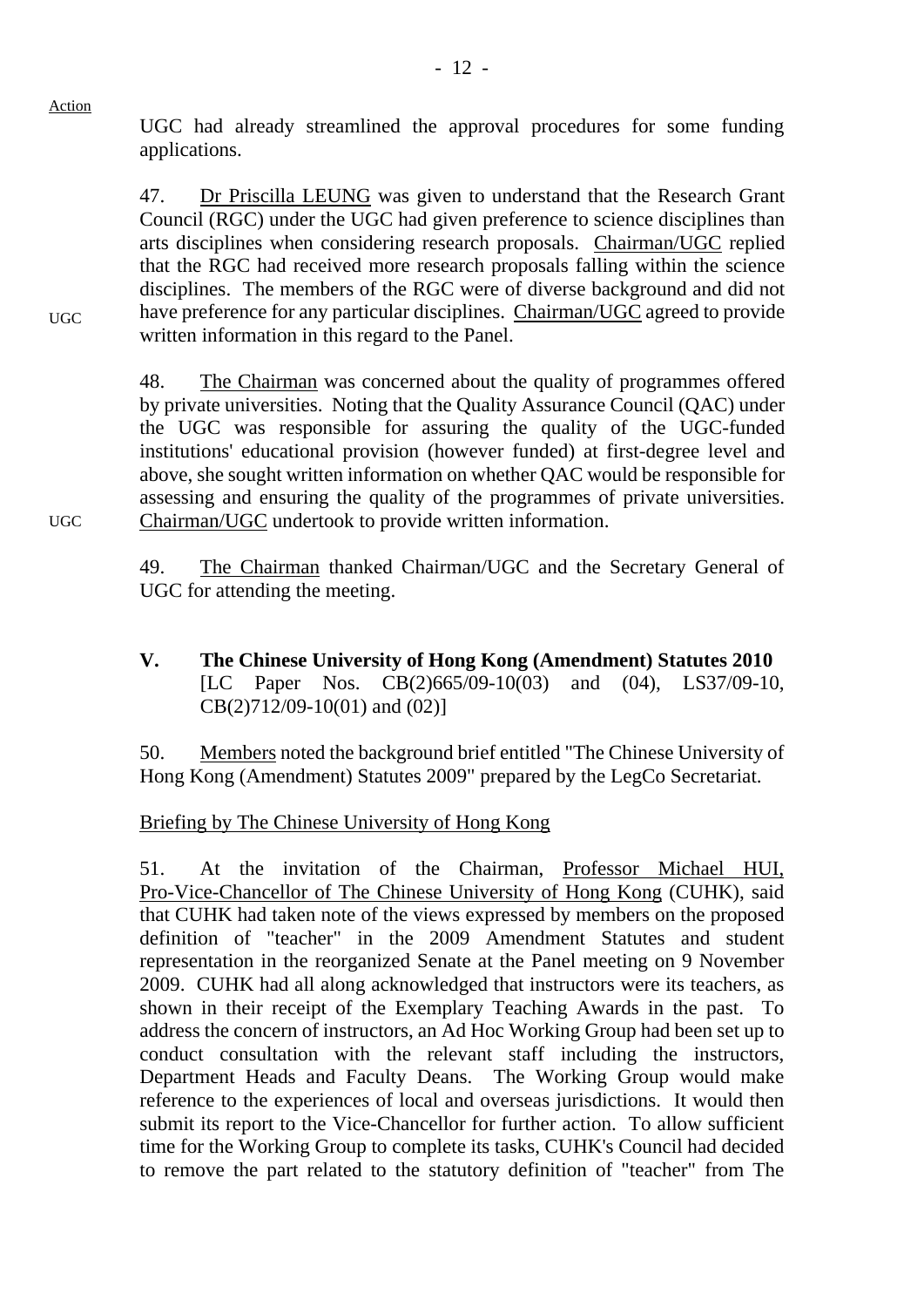Chinese University of Hong Kong (Amendment) Statutes 2010 (the Amendment Statutes) and put forward only the remaining parts of the proposed Amendment Statutes for processing. CUHK would take into account the views of the stakeholders on the matter before making a decision.

# Oral presentation by deputations

# *The Teachers' Association of The Chinese University of Hong Kong [LC Paper No. CB(2)712/09-10(03)]*

52. Professor WONG Chong-kim presented the views of the Teachers' Association of The Chinese University of Hong Kong (the Association) as detailed in its submission. He elaborated that CUHK employed a large number of instructors in recent years to share the teaching duties of professors because the latter had to focus on research. This development was unhealthy. The title and remuneration of instructors did not correspond with their duties, and many instructors were paid lesser than a veteran secondary school teacher. Many instructors had no job security and sense of belonging with CUHK because they were employed on short-term contracts of one or two-years.

53. Professor WONG said that to address the aforesaid problems, the Association suggested that instructors assuming full-time teaching duties should be given the academic status and respect as teachers. Their title and remuneration should also be commensurate with their duties. Short-term employment of instructors should be minimized in order to safeguard academic freedom and quality of teaching. He urged CUHK to provide a time-table for the Working Group to complete its task to show that CUHK was not resorting to a delaying tactic to address the requests of instructors.

54. Professor WONG further said that while the Association welcomed the addition of elected teacher members to the reorganized Senate, it was concerned that the Senate was streamlined by reducing mainly teacher and student representatives but representatives of the senior management would increase. He also opined that CUHK had not conducted thorough consultation with teachers and students on the reorganization of the Senate.

# *The Chinese University of Hong Kong Employees General Union [LC Paper Nos. CB(2)736/09-10(01) and (02)]*

55. Miss Emily NG presented the views of The Chinese University of Hong Kong Employees General Union (the Union) as detailed in its submission. She said that the Union was the forerunner of "Proper Name for Instructors Campaign". Owing to members' scrutiny of the legislative proposals, the part related to the statutory definition of "teacher" was removed from the Amendment Statutes for which the Union was grateful. Echoing the views of Professor WONG Chong-kim, Miss NG pointed out that the Union was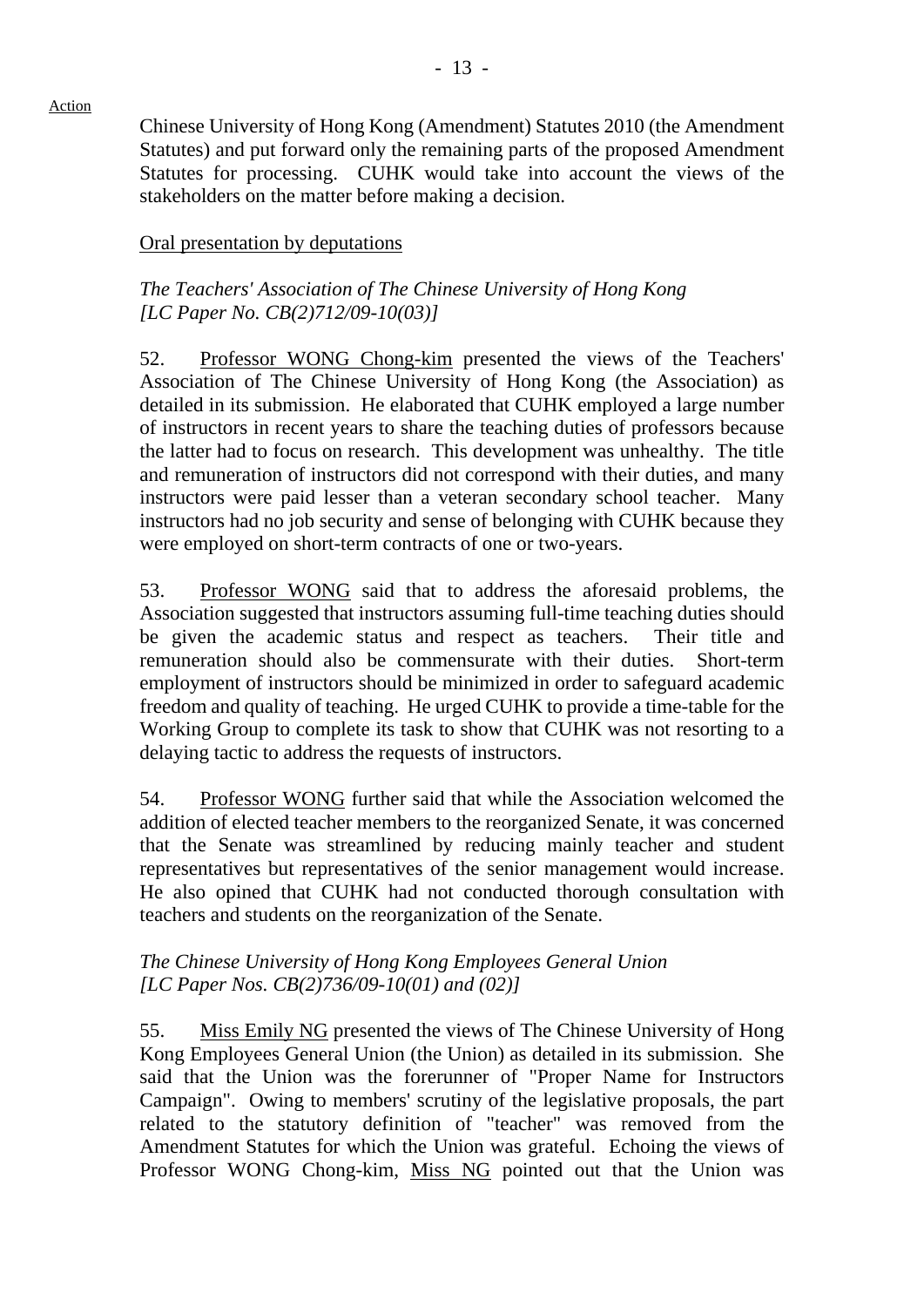concerned that CUHK was resorting to a delaying tactic to address the requests of instructors. She called on members to continue to monitor the matter.

Action

56. Miss NG noted two misunderstandings at the last discussion of the Panel on the matter, namely instructors should not be eligible for membership of the Senate because they had low academic achievements and taught peripheral subjects and the inclusion of instructors in the definition of "teachers" would entail increase of remuneration. She pointed out that about half of the instructors in CUHK held doctoral degrees. For those who did not have the doctoral qualification, they taught language subjects, which was an important teaching component of CUHK. Instructors also assumed the chairmanship of committees. It was thus unfair to say that they had low academic achievements and should not be eligible for membership of the Senate. Miss NG further said that the Union had sought clarification with CUHK which confirmed that the inclusion of instructors in the definition of "teachers" would not necessarily increase remuneration for instructors. The only impact would be participation of instructors in making academic decisions.

57. Miss NG opined that the root problem of the issue of instructors rested with the funding policies of the UGC. She elaborated that the UGC had accorded priority to research over teaching, resulting in reduction of recurrent grants and increase of the Earmarked Research Grant to the UGC-funded institutions. As detailed in the Union's submission, the appointment of a large number of instructors by CUHK coincided with the reduction of recurrent grants by the UGC. The staff unions of various institutions shared the concern about the priority accorded to research in funding and had signed a joint petition in this regard. She urged members to follow up the matter with the UGC.

## *The Student Union of The Chinese University of Hong Kong [LC Paper No. CB(2)736/09-10(03)]*

58. Mr LIN Chiu-fai presented the views of The Student Union of CUHK (the Student Union) as detailed in the joint submission of the five student unions of CUHK. He highlighted that the Senate objected to maintaining the President of the Student Union and the representatives of the student unions of the four original constituent colleges as ex-officio Senate members, and proposed instead the election of the three student members by "one person one vote" among students. Mr LIN said that the Student Union did not agree to the proposal because the three elected student members were not backed up by a cabinet and there would not be any monitoring mechanism on their performance as Senate members.

59. Mr LIN pointed out that being the President of the Student Union, his views on issues were formulated after extensive research and study conducted by the cabinet, which helped safeguard the quality of deliberation. He stressed that as the election of post holders of student unions had all along been organized by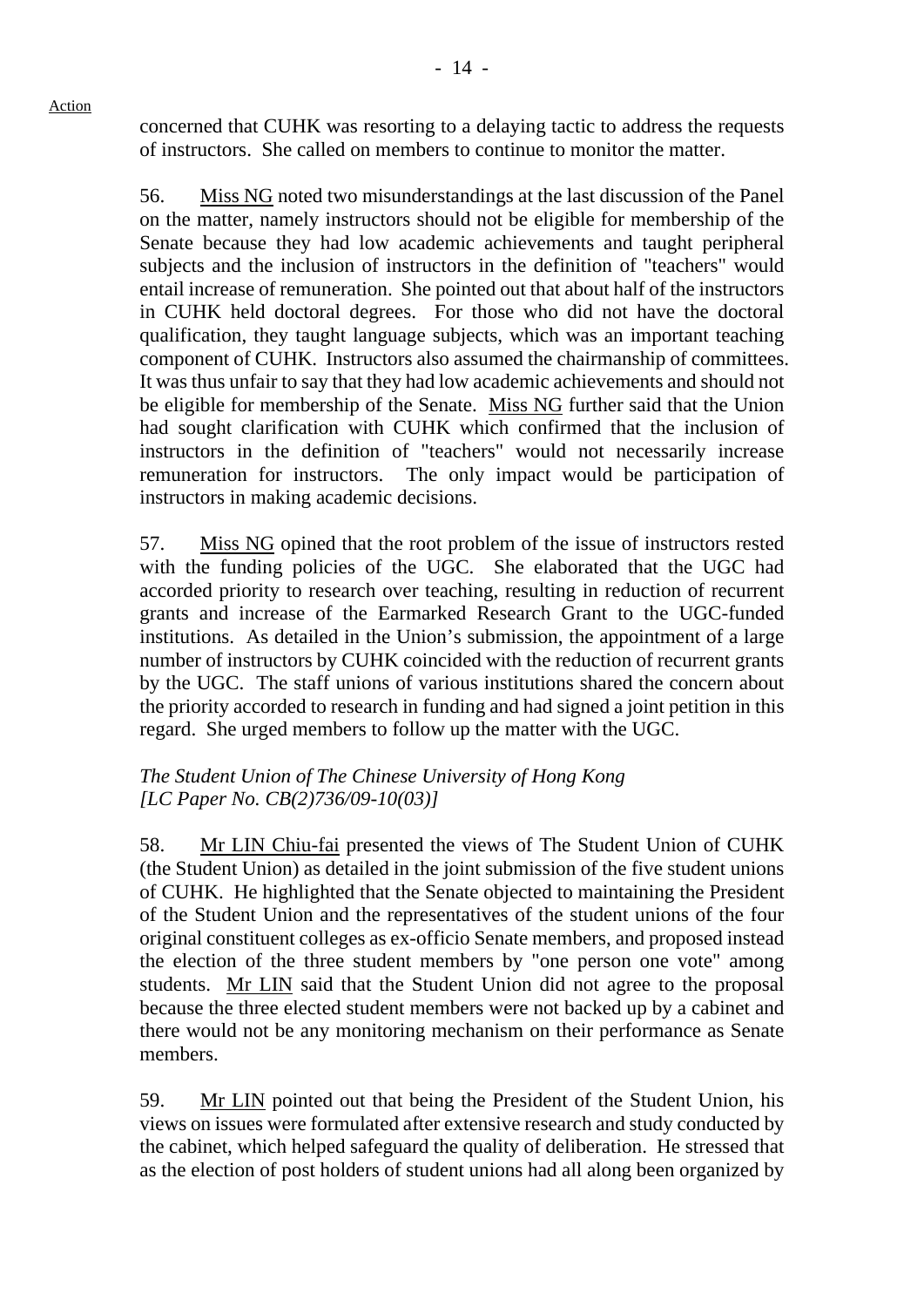the student bodies as a manifestation of self-governance of students, the proposed election arrangement of student members by the Senate ran counter to the principle of self-governance of students.

60. Mr LIN also raised the issue of the ratio of student members in the reorganized Senate. Referring members to the Appendix to the submission of the Student Union comparing the senate structures of different UGC-funded institutions, he said that if the ratio of student members in the existing Senate was to be followed, the number of student members in the reorganized Senate should be five and not three. He suggested that the proposed additional two seats should be taken up by the representatives of the student unions of colleges so as to safeguard the quality of deliberation.

# *Student Union of Chung Chi College, The Chinese University of Hong Kong [LC Paper No. CB(2)736/09-10(03)]*

61. Miss Annie CHUNG presented the views of the Student Union of Chung Chi College of CUHK as detailed in the joint submission of the five student unions of CUHK. While acknowledging that the reorganization of the Senate would enhance management efficiency, the Student Union of Chung Chi College considered it important to maintain the valuable tradition of college system of the university. Although College Heads would be ex officio members of the proposed reorganized Senate, there would not be any student representatives of the respective colleges.

62. Miss CHUNG said that student representation of colleges in the Senate was important because it helped promote the value of common governance by teachers and students and facilitated communication between the university and students. Student representatives always strived to fulfill their roles by consulting students on various issues and apprising students of the decisions of the Senate.

63. Miss CHUNG also stressed the importance of the quality of deliberation in the Senate. She was of the view that such quality was closely linked to the representativeness of student members. She pointed out that the three student members proposed to be elected by and from among all students could not fully represent the views of the students because they would not be accountable to any organization or subject to any monitoring mechanism. On the contrary, the presidents of student unions of colleges were in the best position to reflect student views as there were established consultation mechanisms.

## **Instructors**

64. Mrs Regina IP enquired whether CUHK would include representatives of instructors in the reorganized Senate having regard to their large number and their important role in teaching. She pointed out that professors and lecturers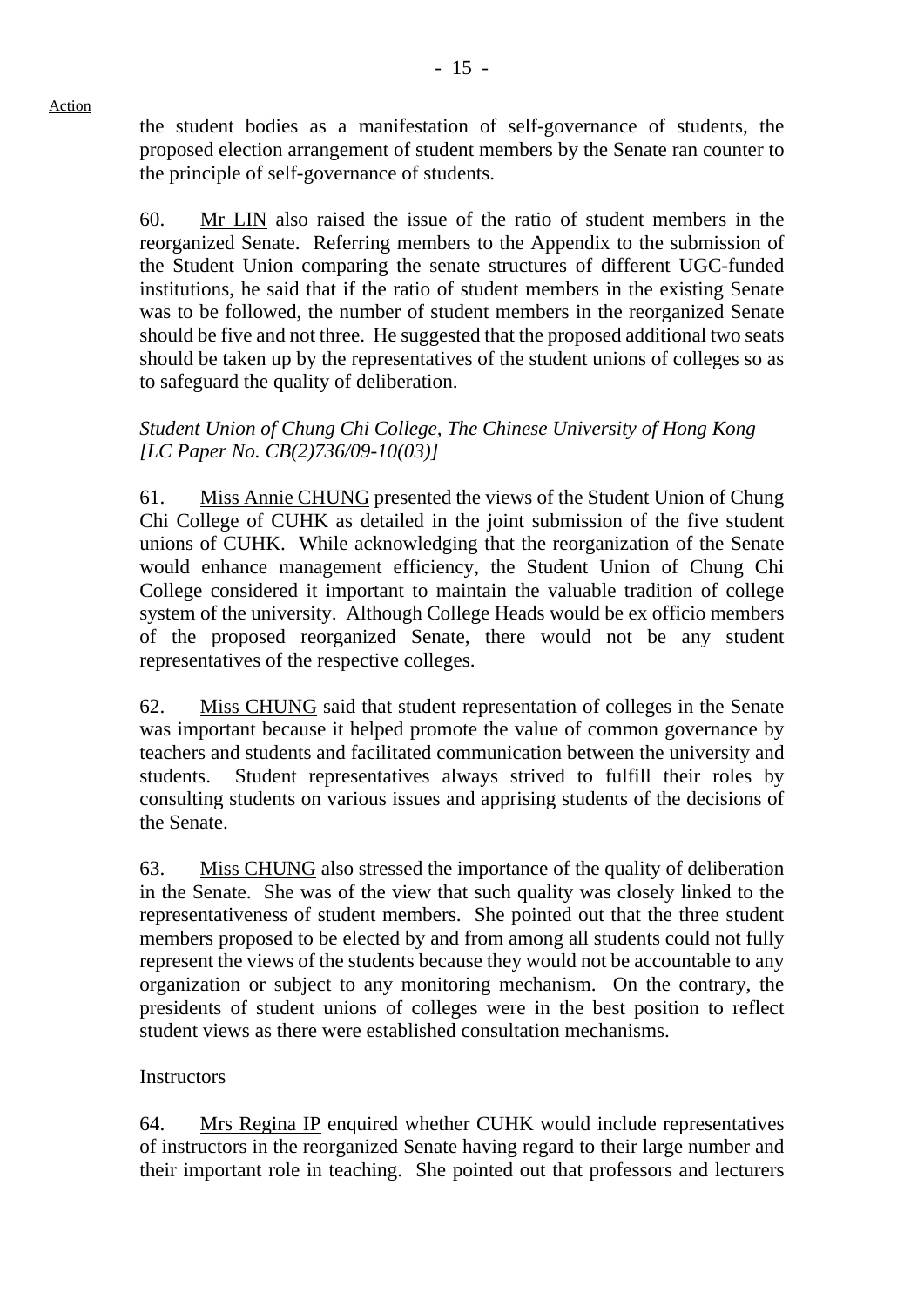were different ranks in the United States not because of their different academic achievements but because of the different requirements for academic research. Professors were required to regularly carry out research and make publications, whereas lecturers were not. Nevertheless, lecturers had to continually upgrade their knowledge with a view to delivering quality teaching.

65. Professor Michael HUI replied that some instructors had expressed desire to participate in different committees at various levels of academic governance of the university, including the Senate and the various Boards of Departments and of Faculties. The Working Group would make reference to the experiences of both local and overseas universities and consult staff members. Upon the completion of these tasks, the Working Group would make recommendation on the way forward. As the Working Group was in the process of consultation, CUHK could not make a decision at the present stage.

66. Mr LEE Cheuk-yan sought information on the scope and timetable of the review undertaken by the Working Group. He was concerned in particular whether the terms and conditions of service of instructors, such as promotion, remuneration, and length of contract, would be covered in the review. He said that he had been criticizing the UGC-funded institutions for appointing staff on contract terms. Mr LEE pointed out that giving preference to research over teaching was an unhealthy development. Teaching was important at undergraduate level, whereas research was conducted mostly at the master and doctoral levels. He called on CUHK to accord due respect to instructors. He also sought clarification on the staff members to be consulted by the Working Group. He was concerned about the creation of divisions in the university.

67. Professor Michael HUI stressed that CUHK valued the contributions of every staff member and encouraged them to realize their strengths in both research and teaching. The Working Group would examine not only the definition of "teacher" but also the related requests of instructors. He considered it necessary to listen to the views of other staff members and strike a balance. The Working Group needed time to conduct consultation on the matter.

68. As regards the concern about preference to research than teaching by institutions, Professor HUI said that he did not agree to segregate research and teaching. He pointed out that when he was awarded the Vice-Chancellor's Exemplary Teaching Award of CUHK a few years ago, he had emphasized the equal importance of research and teaching in his speech. He was of the view that universities should create and deliver knowledge in parallel.

69. Mr CHEUNG Man-kwong said that according to the Union, the existing terms and conditions of employment of instructors were discriminatory. The remuneration of instructors was generally worse than that of graduate secondary school teachers. An instructor with a doctoral degree was remunerated two points higher than that of a graduate secondary school teacher. Moreover,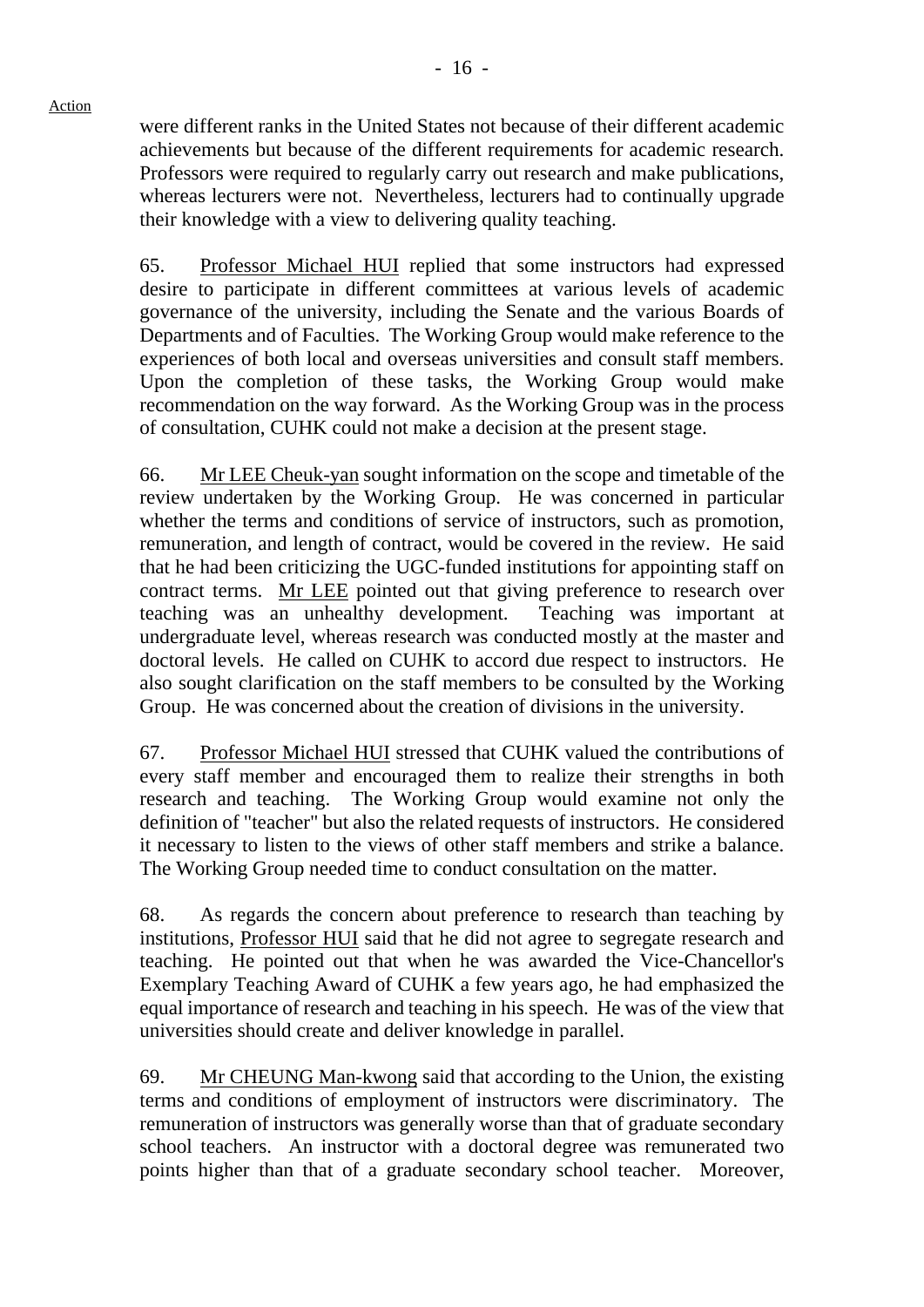instructors only earned an increment every two years and one point of increment was divided into four sub-points. He cautioned that instructors would protest against such unfair treatment unless CUHK took immediate action to rectify the situation.

70. With regard to the removal of the part related to the definition of "teacher" from the proposed Amendment Statutes for the time being, Mr CHEUNG Man-kwong sought the views of the deputations on whether they agreed to the arrangement.

71. Professor WONG Chong-kim said that the Association agreed to the removal. He pointed out that instructors assumed a wide variety of duties in CUHK. While many of them undertook teaching duties, some performed administrative and marking work. Some assisted professors in conducting research but without appropriate compensation. They did not voice their grievances because they were employed on contract terms. Professor WONG reiterated the need for setting a timetable for completion of the tasks of the Working Group.

72. Ms Emily NG shared the views of Professor WONG Chong-kim. While agreeing to the removal, she was concerned whether consensus could be reached by stakeholders on the matter. She noted that the Working Group would consult not only instructors but also other staff members. It appeared that the Working Group was considering the interests of stakeholders instead of the teaching quality and development of the university.

73. Dr Priscilla LEUNG pointed out that as she understood, only research professors focused on research while other professors needed to assume teaching duties as well. Instructors worked closely with professors in teaching. She cautioned against the creation of rivalry between professors and instructors, and called on CUHK to recognize the contributions of instructors and to allow their representation in the Senate.

74. Professor Michael HUI said that CUHK was open on the matter. He reiterated that the Working Group would need time to consult staff members and complete its tasks. It did not have a timetable in this regard.

75 Mr LEE Cheuk-yan sought further clarification on the reasons for the Working Group to consult the views of other staff members and the objective of such consultation. He cautioned against creating divisions among staff members.

76. Professor Michael HUI explained that the management of CUHK hoped that its staff members enjoyed working in the university and could realize their strengths and potential. It was necessary for staff members belonging to different grades and groupings to have an appropriate division of labour and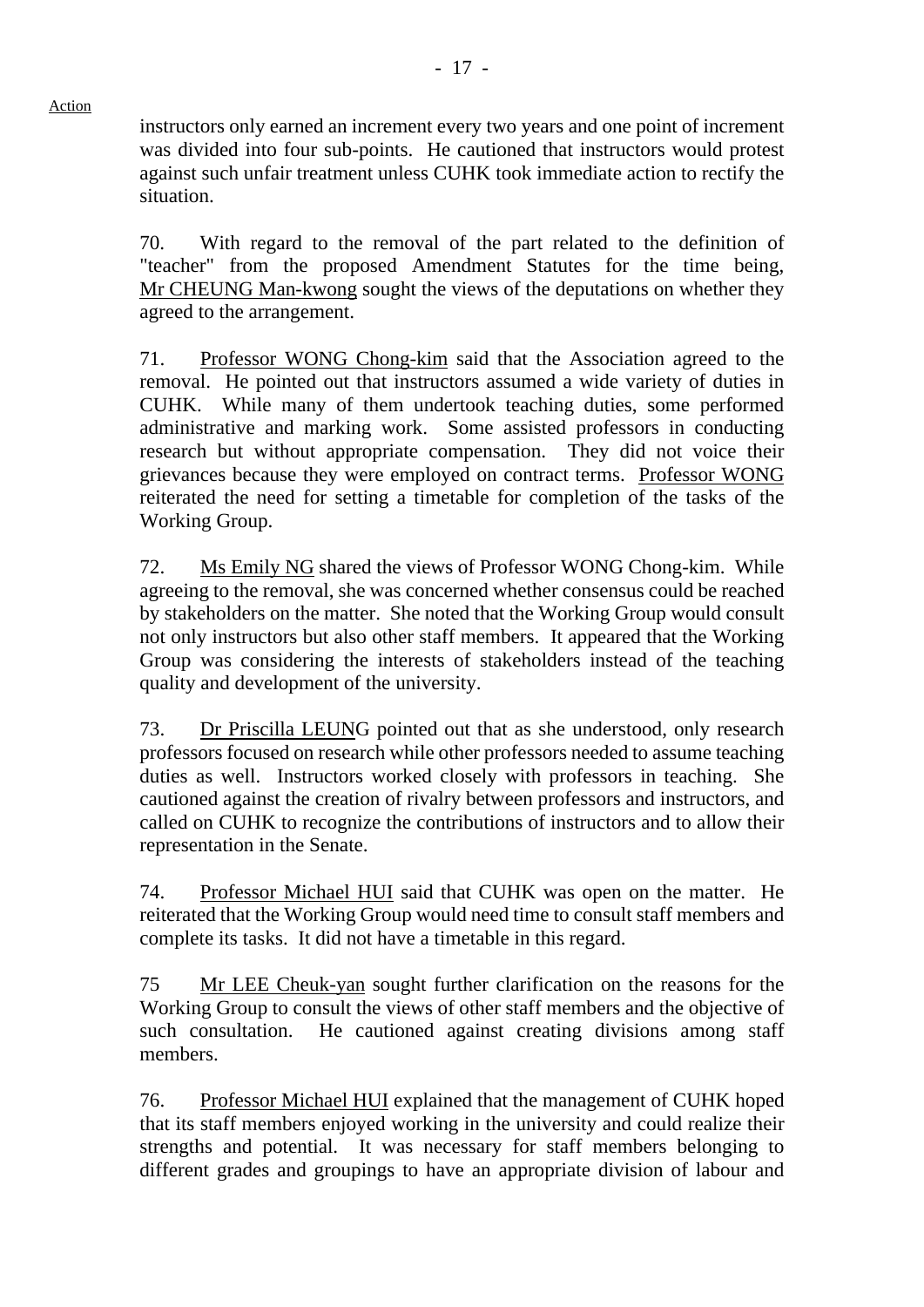work together to contribute to the development of CUHK and to the higher education sector of Hong Kong. Professor HUI further clarified that he had said at the earlier Panel meeting that the inclusion of instructors in the definition of "teacher" would lead to earth-shaking changes. His intention was to stress that the changes would be fundamental, and extensive discussion was therefore necessary. There was no negative connotation in his expression.

77. Mr CHEUNG Man-kwong considered it important to set a timetable for the Working Group to complete its tasks. He agreed that the changes would be major as the terms and conditions of service of instructors would need to be addressed in the context. He stressed that the concerns of instructors should be addressed before the submission of the proposal for the reorganization of the Council of CUHK to LegCo for consideration.

78. Professor Michael HUI said that the Working Group aimed to finish consultation with instructors by February 2010. Following that, the Working Group would conduct research on experiences of local and overseas universities, exchange views with other staff members, and prepare a report. He expected that the report could be completed within a few months. However, it would be difficult to say whether a consensus could be reached on the issue. In response to Mr CHEUNG Man-kwong, Professor HUI indicated that the Working Group should complete its tasks before the end of the current legislative session in July 2010.

Student members in the reorganized Senate

79. Mr CHEUNG Man-kwong pointed out that the Hong Kong University of Science and Technology (HKUST) had conducted a poll among all its students to decide on the method of electing student members to its Council. The result of the poll was that students of HKUST voted for electing student representatives to the Council by universal suffrage. He enquired whether the student unions of CUHK would consider adopting the same method in deciding the manner of electing student members to the Senate. He stressed that the main concern of members was the representation of students in the governing bodies of institutions, and members would respect the decision of students.

80. Mr LIN Chiu-fai pointed out that except the University of Hong Kong, the presidents of their student unions in all other UGC-funded universities were ex officio members of their Senates. For HKUST, while the president of its student union was an ex officio Senate member, the other two student members were elected by and from among all full-time undergraduate and postgraduate students respectively. Students of HKUST had decided to elect their student representatives to the Council by and from among all students because the student representatives were appointed to the Council in their personal capacities. The University of Hong Kong adopted a different approach because its student union operated as an independent company which might not be regarded as a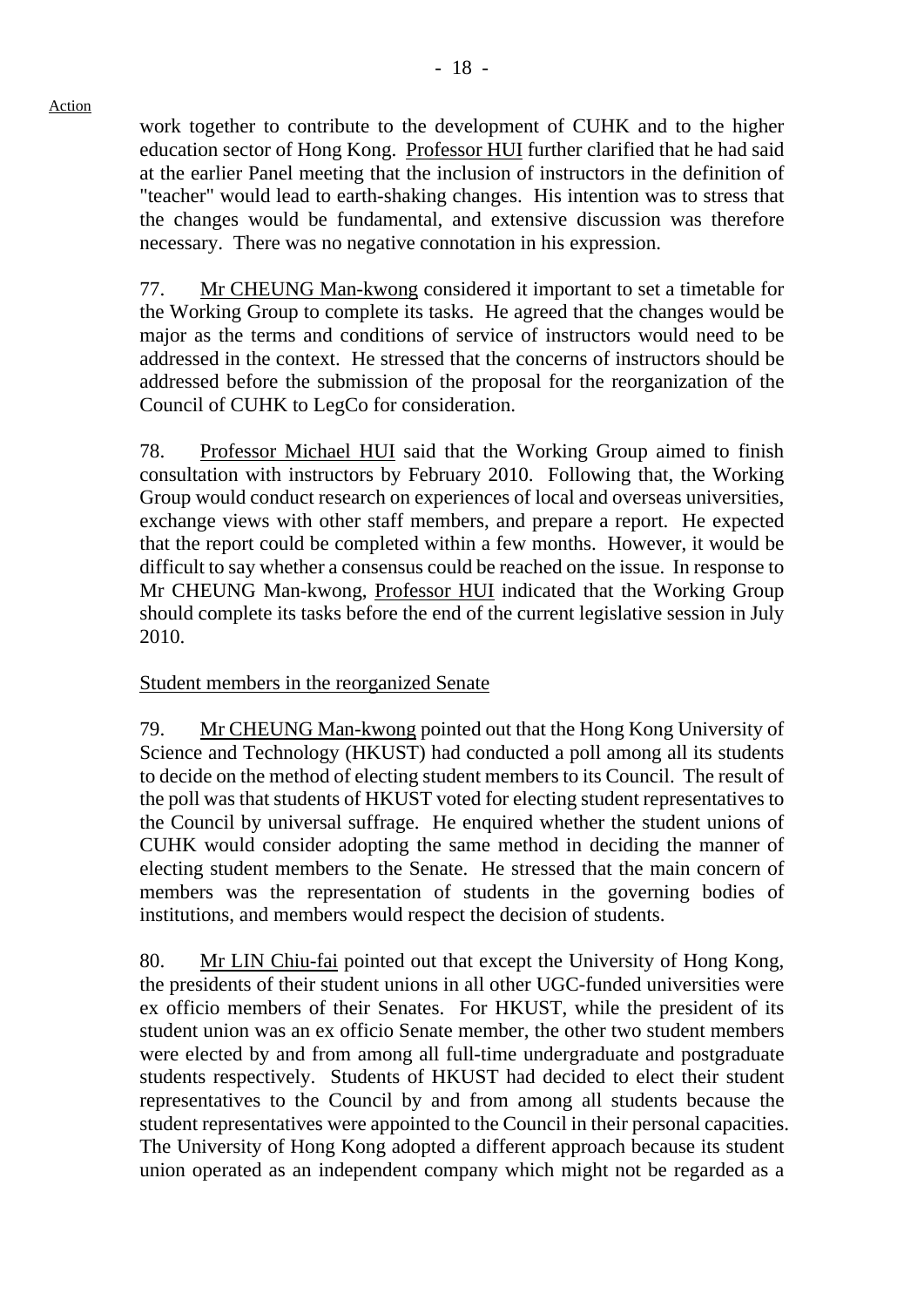# structure of the university.

81. Mr LIN also informed that the CUHK Convocation and the Union supported maintaining the President of the Student Union as an ex officio Senate member. He said that the Student Union had always been active in participating in the affairs of the university. In electing the cabinet of the Student Union, students had recognized that the President would be an ex officio Senate member. In his view, the proposal for conducting a poll among all students to decide on the method of electing student members to the Senate would be tantamount to vetoing the results of the election of the Student Union.

82. Mr WONG Yuk-man declared interest as a Council member of CUHK. He supported the view that the President of the Student Union should remain as an ex officio Senate member, although it was disputable whether he would be in a better position to represent the students than the student members by universal suffrage. Mr WONG pointed out the double standard adopted by CUHK in the proposed election of the three student members. He elaborated that while two of the student members would be elected by and from among all undergraduate and postgraduate students respectively, the other student representative would be elected by and from among the student members of the Boards of Faculties. He did not agree to the rationale of CUHK that the suggestion to make the President of the Student Union an ex officio Senate member would run counter to the principle of election of a representative to the Senate by and from among all the full-time undergraduate students as detailed in paragraph nine of CUHK's paper. He said that the officer positions of the Student Union including its president were elected by and from among all students. Mr WONG added that CUHK should have widely consulted the students. He noted with concern that the matter had yet to be resolved, notwithstanding that the Student Union had voiced out their objection as early as April 2009.

83. Dr Priscilla LEUNG said that as a former president of a student union of a college of CUHK, she appreciated the requests of the students. Given the unique college system of CUHK, she called on CUHK to respect the collective views of the students of maintaining the representatives of the student unions of the four constituent colleges as ex officio Senate members. She also suggested that students should make clear in their platforms for running the officer positions of student unions that the presidents would be ex officio Senate members.

84. Professor Michael HUI said that the Ad Hoc Committee had conducted many rounds of in-depth discussion before reaching a consensus and presenting the proposal for reorganizing the Senate to the Council. The former president of the Student Union sat on the Ad Hoc Committee. In the light of the joint petition of the respective student unions, the Senate convened an extraordinary meeting on 25 June 2009 at which it was agreed that the proposed method of electing student Senate members be adopted for implementation and a review would be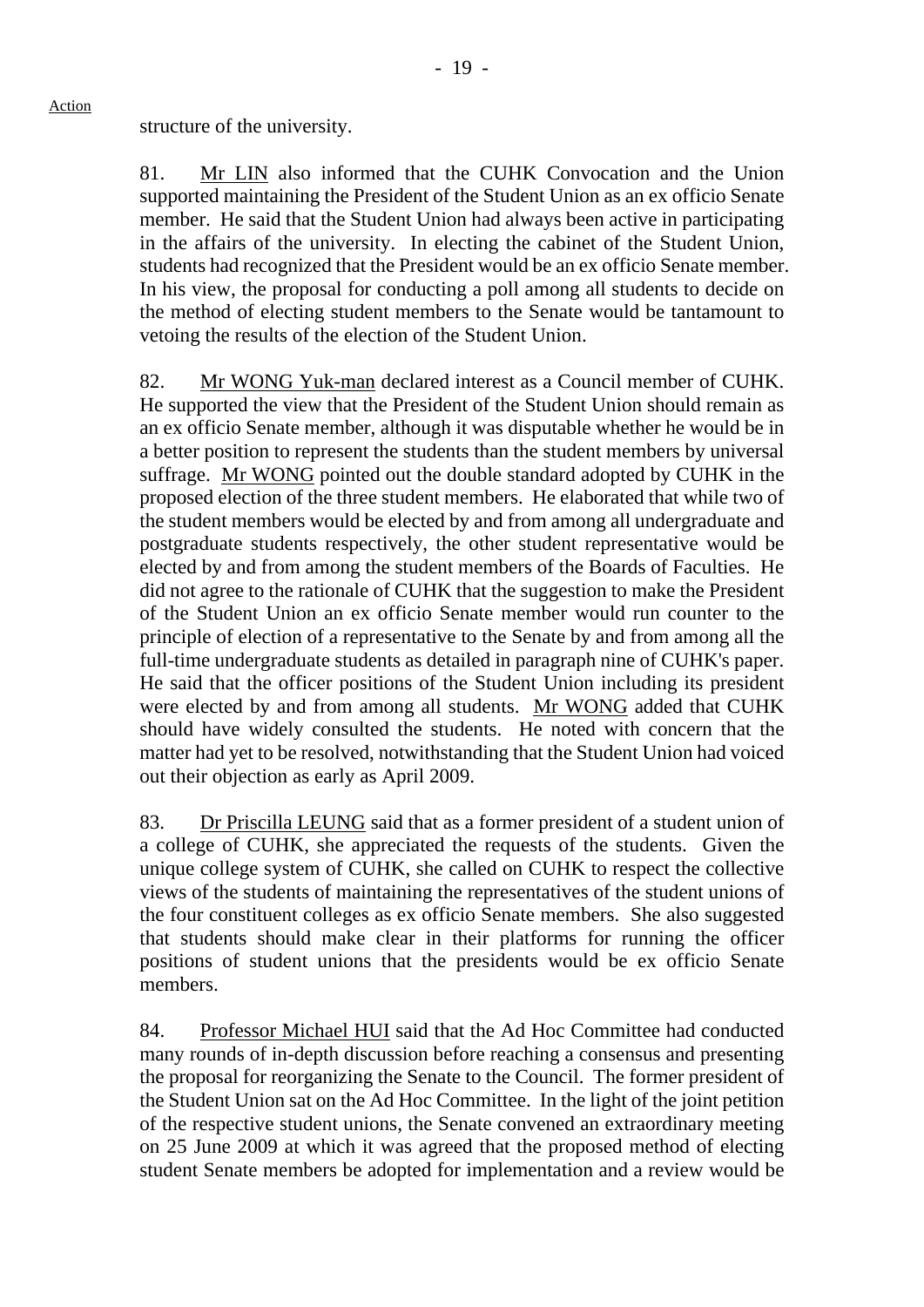undertaken five years after the implementation of the Amendment Statutes.

85. Mr Eric NG, Registrar of CUHK, supplemented that Mr LIN Chiu-fai had attended the extraordinary meeting at which options previously considered by the Ad Hoc Committee were re-examined, and eventually a consensus on the proposed election of student representatives was reached by the attendees to accept the original recommendations of the Ad Hoc Committee. Mr LIN then proposed a motion urging that a review should be undertaken three years after the implementation of the Amendment Statutes, and the motion was passed with an amendment to the effect that the review would be conducted five years after the implementation of the Amendment Statutes.

**CUHK** 86. Mr Tommy CHEUNG declared interest as a member of CUHK Council. To provide a full picture on the matter, he suggested that CUHK should provide in writing a chronology of events on the discussion on election of student members to the Senate. While understanding the college system of CUHK, he requested the student deputations to explain the rationale of their proposals for increasing two more student members in the reorganized Senate, in addition to the proposed three student members.

> 87. Mr LIN Chiu-fai acknowledged that the former President of the Student Union had sat on the Ad Hoc Committee but she was dismissed of the presidency because she had failed to reflect the views of the students who had objected to the proposal of the Ad Hoc Committee. CUHK had not addressed the matter until he assumed the presidency of the Student Union and the respective student unions made a joint petition. As this was the view of a minority of members in the Senate, he and the other student representatives could only move a motion at the extraordinary meeting urging the Senate to conduct a review three years after the implementation of the Amendment Statutes with a view to eventually making the presidents of the respective student unions as ex officio Senate members. Mr LIN added that the respective student unions did not agree to the proposal of arranging by the Senate the election of the three student members because it ran counter to the principle of self-governance of students.

> 88. With regard to the proposal for adding two more student members to the reorganized Senate, Mr LIN explained that the ratio of staff members in the reorganized Senate would be 0.8. In line with this ratio, the number of student members should be increased from three to five. The five student members attending the extraordinary meeting of the Senate had proposed to increase the number of student members to five. The President of the Student Union should remain as an ex officio Senate member; two student members should be elected from student representatives of the four original constituent colleges; and the other two from those of the remaining five colleges. As the proposal did not receive support from the majority of Senate members, he therefore moved a motion urging for a review three years after the implementation of the Amendment Statutes. He stressed that the student members attending the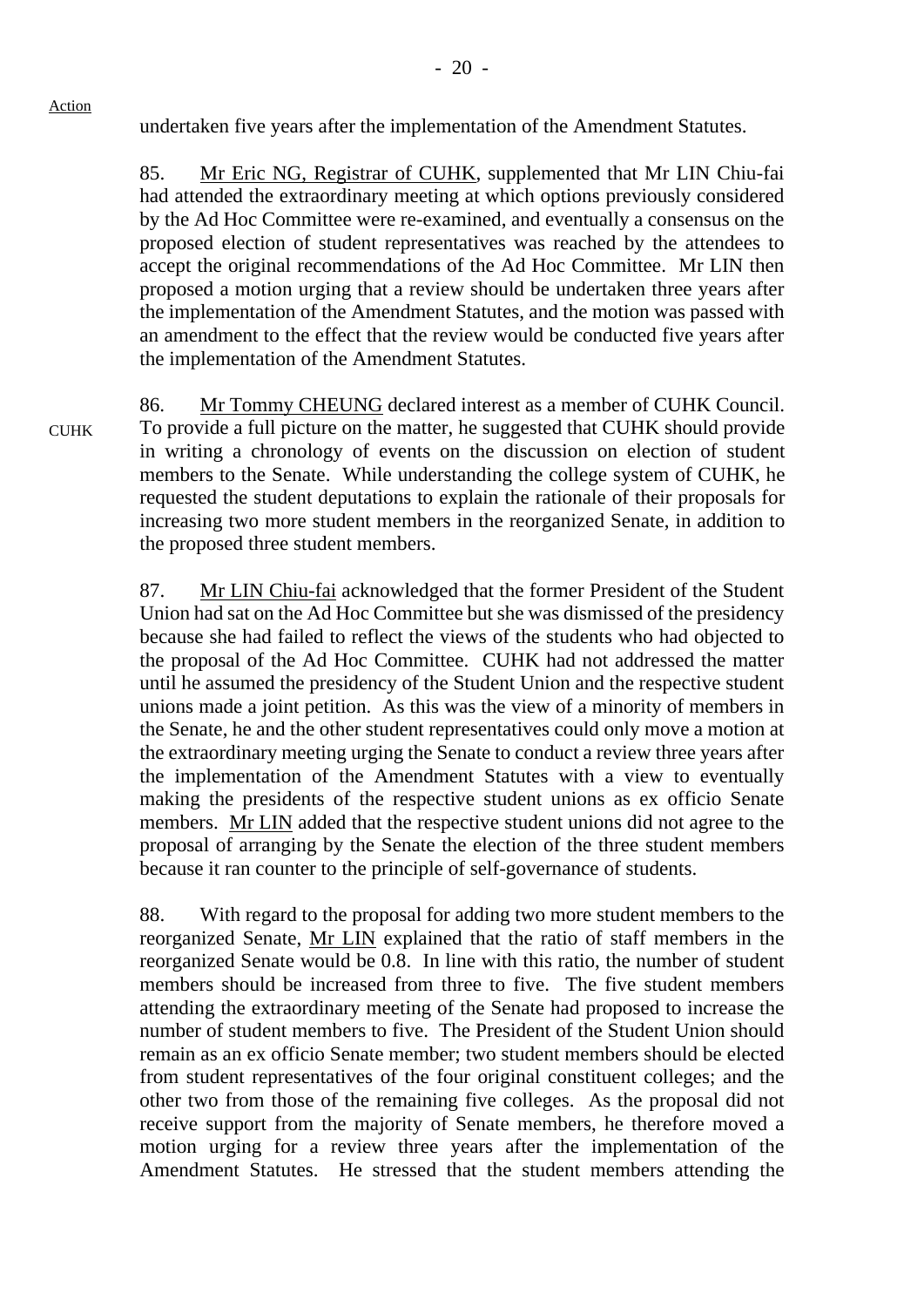extraordinary meeting did not accept the proposal of the Ad Hoc Committee.

89. Dr Priscilla LEUNG said that she supported the proposal for adding two more student members to the reorganized Senate who should be elected from the student representatives of colleges. She suggested that the student deputations should consider how these two seats would be filled should there be vacant presidency of student unions of colleges.

90. Professor Michael HUI reiterated that the proposal for the reorganization of the Senate had been made after broad-based consultation and careful deliberations. He stressed that two student members of the Senate sat on the Ad Hoc Committee. He invited members to consider the implications and propriety of starting the consultation and discussion process all over again.

91. Mr Eric NG supplemented that the Ad Hoc Committee had convened five meetings from June to August 2008. The thirty members of the Committee were elected by and from among members of Heads of Schools, teachers and students, according to their respective constituencies, and included the former President of the Student Union. The proposal for reorganization of the Senate was endorsed unanimously by the Committee, and scrutinized by the Senate in September 2008, and approved by the Council in October 2008. Mr LIN Chiu-fai, after assuming the presidency of the Student Union, had been urging the University to revoke that decision. To address the issues raised in the joint petition of the five student unions, the Senate convened an extraordinary meeting in June 2009. There were student representatives who spoke at that meeting but disagreed with Mr Lin, and considered it more appropriate that student members to the Senate be elected by and from among all students under the one-student-one-vote principle. Following thorough discussions at the meeting, members of the Senate agreed without any dissenting vote to adopt the original proposal for reorganizing the Senate as put forward by the Ad Hoc Committee.

92. Given the divergent views on the matter, the Chairman suggested that students should consider conducting a poll among themselves to decide on the method of electing student members to the Senate.

93. Dr Priscilla LEUNG invited the student deputations to state their proposals. Mr LIN Chiu-fai reiterated that the Student Union proposed that the President of the Student Union should be an ex officio Senate member and two more student members be added to the reorganized Senate who should be elected from the representatives of the colleges.

94. Miss Emily NG opined that as instructors also requested to be represented in the Senate, the proposed size of the reorganized Senate might need to be revised following the review undertaken by the Working Group. She suggested that the issue of student Senate members could also be addressed in that context.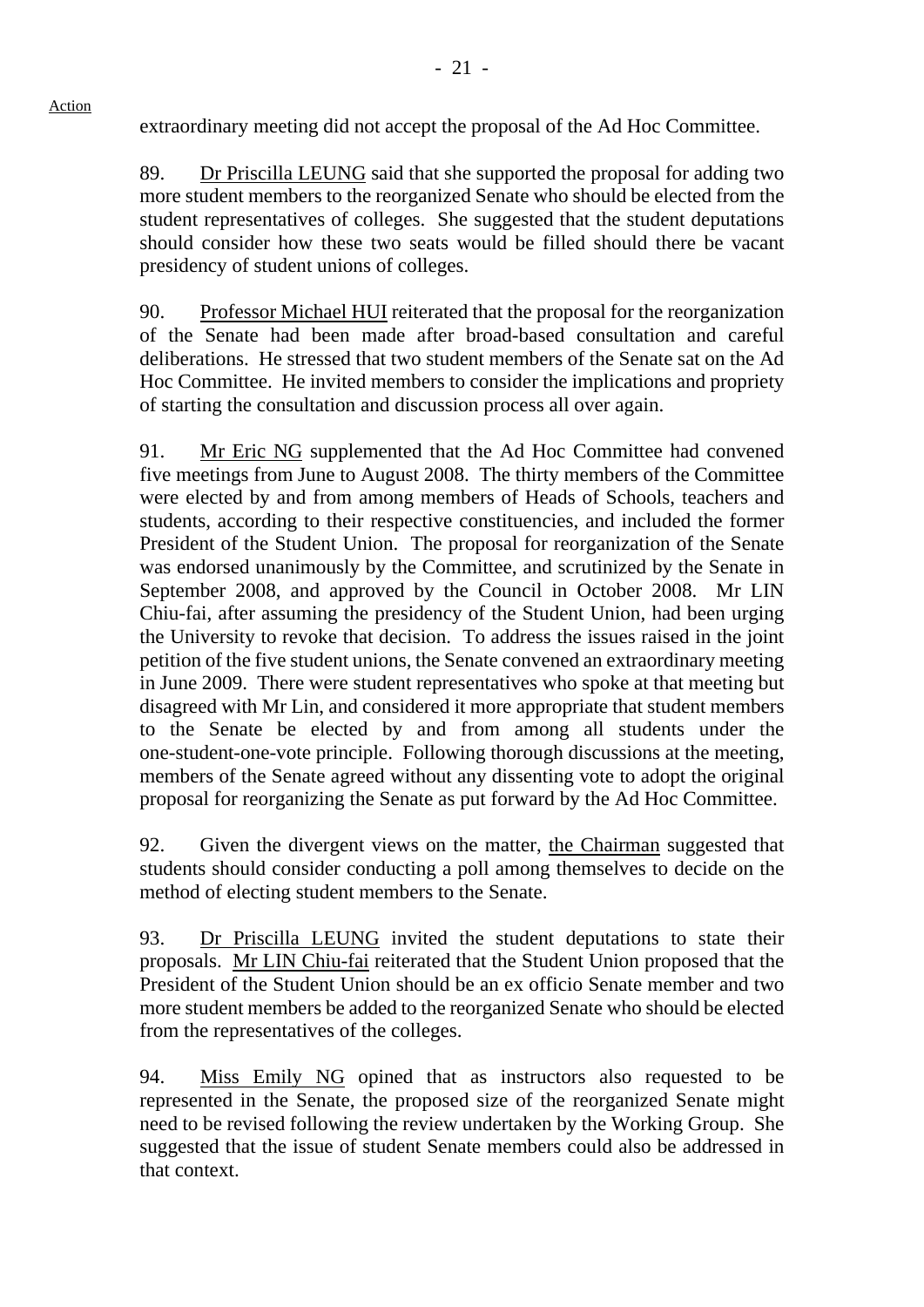95. Mr Eric NG stressed that there had been student representatives attending the various meetings of the Ad Hoc Committee and the Senate. They attended the meetings in their personal capacities and had expressed different views all of which were carefully considered. The existing proposal for the reorganization of the Senate was a collective decision made by the Ad Hoc Committee following a due process.

96. As the issues of students and instructors remained to be settled, Mr Tommy CHEUNG enquired whether CUHK would go for maintaining the existing membership of the Senate in the event that consensus could not be reached on these issues. He was concerned that issues relating to the terms and conditions of service of instructors should be factored in the deliberations on the future reorganization of CUHK Council. He regretted such a way of handling the matter.

97. Professor Michael HUI said that the proposal for reorganization of the Senate was originated from the recommendations in the Sutherland Report with a view to enhancing the governance of CUHK. The proposal was put forward after a series of broad-based consultation and careful deliberations. While understanding the various requests of instructors, CUHK did not agree to bundle these with the proposal for reorganization of the Senate.

98. The Chairman opined that it was important for members to understand the related issues in the scrutiny of the Amendment Statutes. She considered it important to give due regard to the important role of instructors in the university and ensure that their terms and conditions of service were fair. To better understand the issues, she requested CUHK to conduct a poll on the roles, terms and conditions of service and qualifications of instructors. She also called on students to conduct a poll among all students to decide on the method of electing student members to the Senate and CUHK to respect the decision made thereupon in the principle of self-governance of students.

99. Mr LIN Chiu-fai responded that the student unions did not object to conducting such a poll to decide on the method of electing student Senate members. However, the discussions were carried out by the Ad Hoc Committee from June to August 2008 when the university was in summer vacation. It was difficult to conduct a poll on or wide consultation with students as many students were on holiday. He supported the proposal to state in the constitution of the Student Union by universal suffrage that its president would be an ex officio Senate member. He further stressed that the election of student Senate members should be organized by students but not the Senate in order to safeguard the principle of self-governance of students.